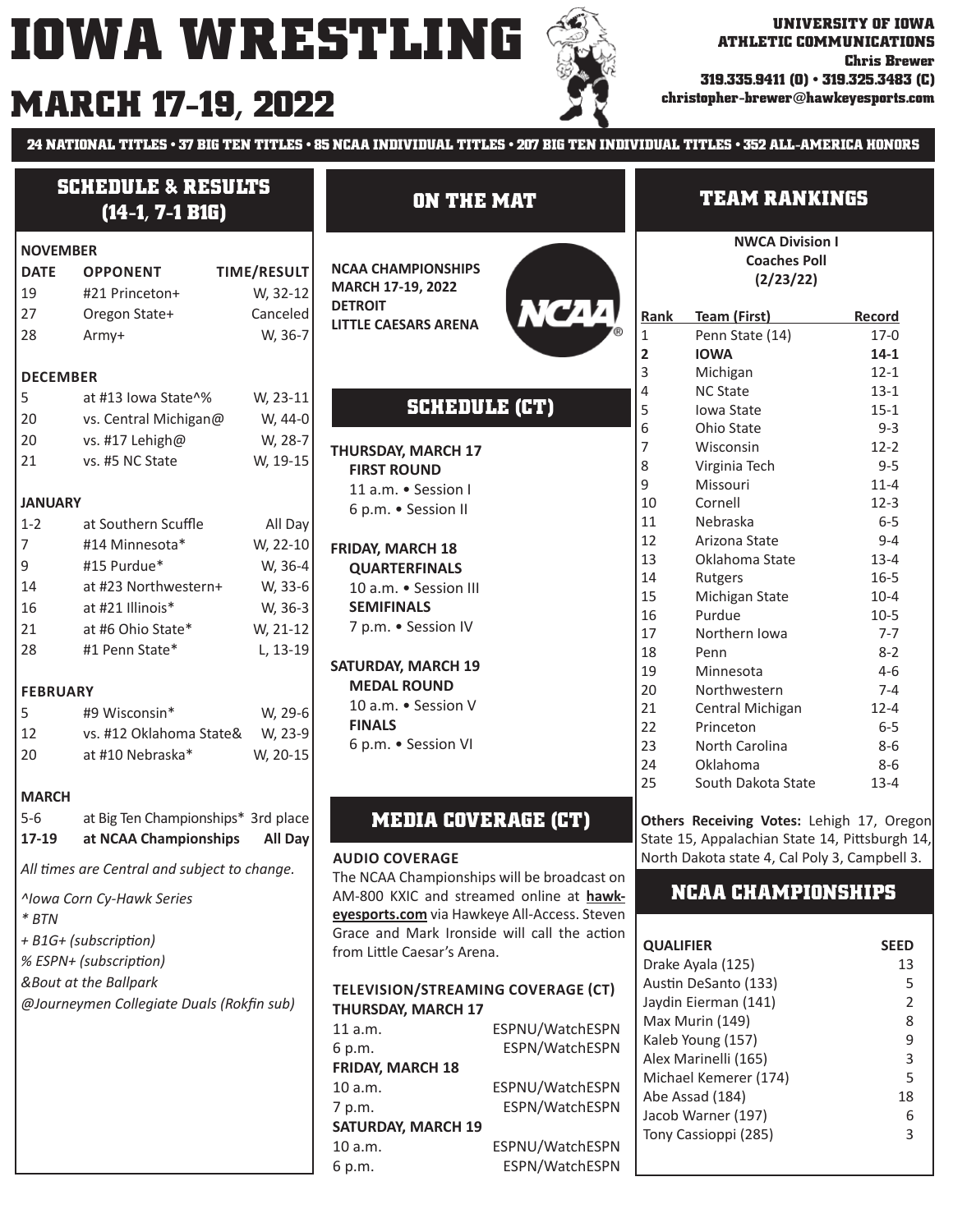# **MARCH 17-19, 2022**

**christopher-brewer@hawkeyesports.com**

**24 NATIONAL TITLES • 37 BIG TEN TITLES • 85 NCAA INDIVIDUAL TITLES • 207 BIG TEN INDIVIDUAL TITLES • 352 ALL-AMERICA HONORS**

**2022 NCAA CHAMPIONSHIPS LINEUP**

# **2021 NCAA CHAMPIONSHIPS REVIEW**

*St. Louis -- Enterprise Center March 18-20, 2021*

|                  | Place Team      | <b>Score</b> |
|------------------|-----------------|--------------|
| 1.               | <b>IOWA</b>     | 129          |
| $\mathfrak{D}$ . | Penn State      | 113.5        |
| 3.               | Oklahoma State  | 99.5         |
| 4.               | Arizona State   | 74           |
| 5.               | Michigan        | 69           |
| 6.               | <b>NC State</b> | 68           |
| 7                | Minnesota       | 64           |
|                  | Missouri        | 64           |
| 9.               | Ohio State      | 46.5         |
| 10               | Northwestern    | 45           |

### **Individual Champions**

- **Wt. Name, School**
- **125 Spencer Lee, IOWA**
- 133 Roman Bravo-Young, Penn State
- 141 Nick Lee, Penn State
- 149 Austin O'Connor, North Carolina
- 157 David Carr, Iowa State
- 165 Shane Griffith, Stanford
- 174 Carter Starocci, Penn State
- 184 Aaron Brooks, Penn State
- 197 A.J. Ferrari, Oklohma State
- 285 Gable Steveson, Minnesota

### **Iowa's Qualifiers**

| Wt. | <b>Name</b>           | <b>Place</b>    |
|-----|-----------------------|-----------------|
| 125 | Spencer Lee           | 1st             |
| 133 | Austin DeSanto        | 3rd             |
| 141 | Jaydin Eierman        | 2 <sub>nd</sub> |
| 149 | Max Murin             | DNP             |
| 157 | Kaleb Young           | 7th             |
| 165 | Alex Marinelli        | DNP             |
| 174 | Michael Kemerer       | 2 <sub>nd</sub> |
| 184 | Nelson Brands         | DNP             |
| 197 | Jacob Warner          | 4th             |
| 285 | <b>Tony Cassioppi</b> | 3rd             |

## **NCAA Awards**

**Outstanding Wrestler** Shane Griffith, Stanford **Gorriaran Trophy** Patrick McKee, Minnesota **NWCA Coach of the Year** Tom Brands, Iowa **Hodge Trophy** Spencer Lee, Iowa

| #2 IOWA HAWKEYES (14-1, 7-1 BIG TEN) |             |                       |     | 2021-22 Overall                       |               |
|--------------------------------------|-------------|-----------------------|-----|---------------------------------------|---------------|
| Wt.                                  | <b>Seed</b> | <b>Name</b>           | Yr. | Hometown/High School                  | <b>Record</b> |
| 125                                  | 13          | Drake Ayala           | Fr. | Fort Dodge, Iowa/Fort Dodge           | $16 - 6$      |
| 133                                  | 5           | <b>Austin DeSanto</b> | Sr. | Exeter, Pennsylvania/Exeter (Drexel)  | $16 - 3$      |
| 141                                  | 3           | Jaydin Eierman        | Sr. | Columbia, Mo./Columbia (Missouri)     | $17-1$        |
| 149                                  | 8           | Max Murin             | Sr. | Ebensburg, Pa./Central Cambria        | $12 - 3$      |
| 157                                  | 9           | Kaleb Young           | Sr. | Punxsutawney, Pa./Punxsutawney        | $17 - 7$      |
| 165                                  | 3           | Alex Marinelli        | Sr. | Miamisburg, Ohio/St. Paris Graham     | $21 - 1$      |
| 174                                  | 5           | Michael Kemerer       | Sr. | Murrysville, Pa./Franklin Regional    | $9 - 2$       |
| 184                                  | 18          | Abe Assad             | So. | Carol Stream, Illinois/Glenbard North | $13 - 8$      |
| 197                                  | 6           | Jacob Warner          | Sr. | Tolono, Illinois/Washington Community | $17-5$        |
| 285                                  | 3           | <b>Tony Cassioppi</b> | Jr. | Roscoe, Illinois/Hononegah            | $15 - 2$      |

**Head Coach:** Tom Brands

**Associate Head Coach:** Terry Brands

**Assistant Coaches:** Ryan Morningstar, Bobby Telford

#### **ON THE MAT**

The University of Iowa wrestling team travels to Detroit to compete at the 2022 NCAA Championships on March 17-19 at Little Caesars Arena. The three-day tournament begins Thursday with Session I starting at 11 a.m. (CT) and Session II at 6 p.m. The quarterfinals and consolation round begin Friday at 10 a.m. The semifinals begin Friday at 7 p.m. The medal round starts Saturday at 10 a.m. and the championship finals begin Saturday at 6 p.m.

#### **HAWKEYE WRESTLING HISTORY**

The Hawkeyes have won 24 national titles and 37 Big Ten titles. Iowa's 55 NCAA Champions have won a total of 85 NCAA individual titles, crowning seven threetime and 16 two-time champions.

 The Hawkeyes' 117 Big Ten champions have combined for 208 conference titles. There have been eight four-time, 18 three-time, and 31 two-time Big Ten champions from Iowa.

 Iowa's 161 All-Americans have earned All-America status 352 times, including 22 four-time, 40 threetime and 41 two-time honorees.

#### **CHASING THE HAWKEYES**

Gary Kurdelmeier led Iowa to its first NCAA Championship in 1975, and in the 47 years since, the Hawkeyes have accumulated 24 team titles, more than any other school -- Penn State (9), Oklahoma State (7), Minnesota (3), Iowa State (2), Ohio State (1) and Arizona State (1).

#### **NCAA CHAMPIONSHIPS OUTSTANDING WRESTLERS**

Ten different Hawkeyes have been named NCAA Championships Outstanding Wrestler. They include Chuck Yagla (1976), Bruce Kinseth (1979), Jim Zalesky (1984), Barry Davis (1985), Mary Kistler (1986), Tom Brands (1992), Terry Steiner (1993), Lincoln McIlravy (1997), Joe Williams (1998) and Brent Metcalf (2008).

#### **ALL-AMERICAN STREAK**

Iowa has nine All-Americans and a combined 24 All-America honors in its NCAA lineup.

Iowa's All-American lineup includes Austin DeSanto (3x), Jaydin Eierman (4x), Max Murin (1) Kaleb Young (3x), Alex Marinelli (3x), Michael Kemerer (4x), Abe Assad (1), Jacob Warner (3x) and Tony Cassioppi (2x).

 The Hawkeyes have crowned at least one All-American in 50 consecutive tournaments, a stretch dating back to 1972. Iowa has totaled 312 All-America honors during that stretch.

Iowa has had at least five All-Americans in eight straight seasons and 13 times in head coach Tom Brands' 15 seasons.

The nine All-Americans in Iowa's postseason lineup have a combined record of 137-32 (.811) in 2021-22. Jaydin Eierman and Michael Kemerer are both four-time All-Americans. Austin DeSanto, Kaleb Young, Alex Marinelli and Jacob Warner are three-time All-Americans. Tony Cassioppi is a two-time All-American and Max Murin and Abe Assad were 2020 All-Americans.

#### **POTENTIAL FIRST-TIME FIVE-TIMERS**

Michael Kemerer has the opportunity to become the program's first five-time All-American. Kemerer placed third at the national championships in 2017, fourth in 2018 and second in 2021. He was recognized as an All-American in 2020 after the COVID-19 pandemic cancelled the season.

 Jaydin Eierman also has an opportunity to become a five-time All-American. He was a three-time All-American at Missouri from 2017-19 and earned his first All-America honor at Iowa in 2021.

 Kemerer, Eierman and Spencer Lee became fourtime All-Americans at the 2021 NCAA Championships in St. Louis last season. Lee and Kemerer became the 21st and 22nd Hawkeyes in program history to earn four All-America honors wrestling for the Hawkeyes.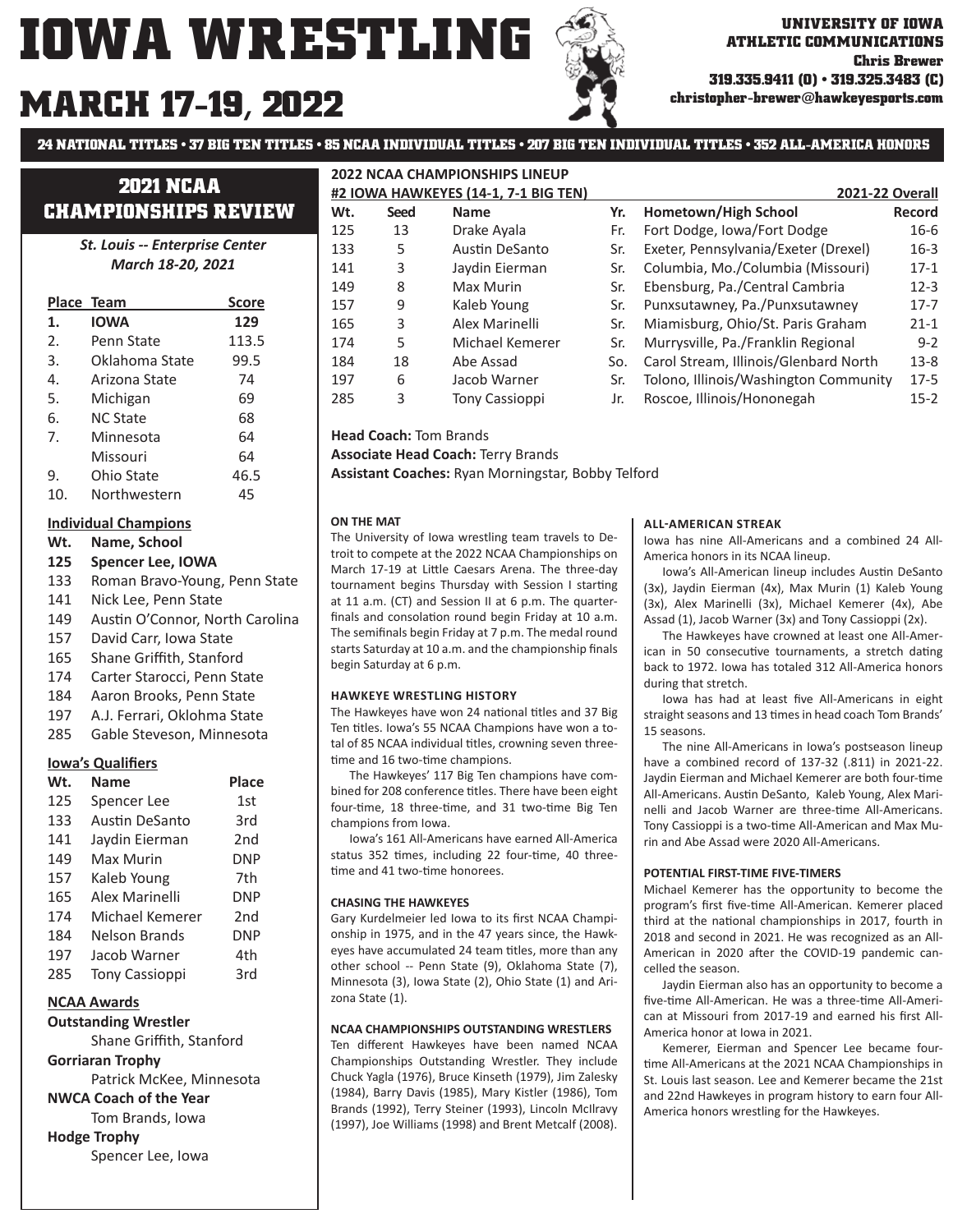# **MARCH 17 christopher-brewer@hawkeyesports.com -19, 2022**



**ATHLETIC COMMUNICATIONS Chris Brewer 319.335.9411 (O) • 319.325.3483 (C)**

**24 NATIONAL TITLES • 37 BIG TEN TITLES • 85 NCAA INDIVIDUAL TITLES • 207 BIG TEN INDIVIDUAL TITLES • 352 ALL-AMERICA HONORS**

# **QUICK FACTS**

School Information Name: University of Iowa Location: Iowa City, Iowa Enrollment: 31,206 President: Barbara Wilson Director of Athletics: Gary Barta Colors: Black & Gold (PMS 116) Nickname: Hawkeyes Mascot: Herky the Hawk Conference: Big Ten Facility (Capacity): Carver-Hawkeye Arena (14,905)

### Team Information

Head Coach (Alma Mater, Yr.): Tom Brands (Iowa, 1992) School Record (Yrs.): 250-24-1 (16th year) Overall Record (Yrs.): 267-44-1(18th year) Assoc. Head Coach (Alma Mater, Year): Terry Brands (Iowa, 1992) Asst Coach (Alma Mater, Year): Ryan Morningstar (Iowa, 2009) Asst Coach (Alma Mater, Year): Bobby Telford (Iowa, 2015)

### Athletics Communications

Wrestling Contact: Chris Brewer Office Phone: 319-335-9411 Cell Phone: 319-325-3483 E-Mail Address: christopher-brewer@hawkeyesports.com Mailing Address: S300 Carver-Hawkeye Arena Iowa City, IA 52242 Web Site: hawkeyesports.com

# **PRONUNCIATION GUIDE**

| Abe Assad  UH-sod                  |  |
|------------------------------------|--|
| Drake Ayala eye-YELL-uh            |  |
| William Carano  kuh-RAHN-oh        |  |
| Tony Cassioppi cass-EE-OH-pee      |  |
| Austin DeSanto  duh-SAN-toe        |  |
| Jaydin Eierman  EYE-er-man         |  |
| Max Murin mure-IN                  |  |
| Caleb Rathjen  ROTCHIE             |  |
| Bretli Reyna  BRETT-ley RAY-nah    |  |
| Cullan Schriever SHREE-ver         |  |
| Leif Schroeder SHROW-der           |  |
| Cobe Siebrecht  COE-bee SEE-brickt |  |
| Andy Simaz  SIGH-maz               |  |
| Jesse Ybarra ee-BAR-uh             |  |
|                                    |  |

#### **FOUR-TIME ALL-AMERICANS**

Austin DeSanto, Kaleb Young, Alex Marinelli and Jacob Warner have the opportunity to become four-time All-Americans at the NCAA Championships in Detroit.

There have been 22 four-time All-Americans in the history of Iowa Wrestling. Joe Scarpello was Iowa's first four-timer. He won the NCAA title in 1950 to earn his fourth All-America honor.

Tom Brands has coached six four-timers since his first national tournament as Iowa's head coach in 2007. Mark Perry won NCAA titles in 2007 and 2008, the third and fourth All-America honors of his career.

 Derek St. John, Cory Clark and Brandon Sorensen were four-timers under Brands. St. John won a national title in 2013 and was an All-American from 2011-14. Clark capped his fourth straight All-America honor with a national championship in 2017. Sorensen earned All-America honors from 2015-18.

 Spencer Lee, Jaydin Eierman and Michael Kemerer became four-time All-Americans in 2021. Lee won NCAA titles in 2018, 2019 and 2021, and was named an All-American after COVID-19 cancelled the 2020 national tournament. Kemerer was also named an All-American in 2020. He previously earned All-America honors in 2017 and 2018. Eierman earned three All-America honors at Missouri from 2017-19 and was runner-up at the 2021 NCAA Championships

### **10 QUALIFIERS**

The Hawkeyes are sending a 10-man lineup to the NCAA Championships for the sixth time since 2007, Tom Brands first year as head coach (2010, 2014, 2015, 2020, 2021, 2022).

Each of Iowa's 10 qualifiers earned automatic bids to the NCAA tournament at the 2022 Big Ten Championships. It marks the first time since 2010 that all 10 Hawkeyes earned an automatic berth at the NCAA qualifying tournament.

 Iowa is one of three schools sending 10 wrestlers to the national tournament (NC State, Northwestern).

The Hawkeyes won national titles with a 10-man lineup in 2010 and 2021. Iowa placed fourth in 2014 and second in 2015. The 2020 NCAA Championships were cancelled due to the COVID-19 Pandemic.

 Iowa has sent at least eight athletes to the NCAA Championships in each of head coach Tom Brands' 16 seasons.

#### **NCAA EXPERIENCE**

The Hawkeyes have eight wrestlers with previous NCAA experience. Those eight have wrestled in a combined 20 NCAA Championships.

Two Iowa wrestlers are making their national tournament debuts.

Sophomore Abe Assad qualified for the NCAA Championships in 2020, but the tournament was cancelled due to COVID-19. Assad was the No. 11 seed in 2020. Freshman Drake Ayala is making his national tournament debut. He is the fourth true freshman to qualify for the NCAA Championships under Tom Brands (Nathan Burak R12 in 2013, Spencer Lee first place in 2018, Abe Assad n/a in 2020).

Austin DeSanto, Max Murin, Kaleb Young, Alex Marinelli, Michael Kemerer, Jacob Warner and Tony Cassioppi were also in the 2020 tournament field before its cancellation.

 Jaydin Eierman took an Olympic redshirt in 2020. He is competing in his fifth NCAA tournament, his second for Iowa. Eierman was an All-American at Missouri from 2017-19.

- **FIRST TIMERS:** Drake Ayala (Fr. 125), Abe Assad (So. 184).
- **BACK FOR SECONDS:** Tony Cassioppi (Jr. 285).
- **THIRD APPEARANCE:** Max Murin (Sr. 149), Kaleb Young (Sr. 157), Jacob Warner (Sr. 197).
- **FOURTH APPEARANCE:** Austin DeSanto (Sr. 133), Alex Marinelli (Sr. 165), Michael Kemerer (Sr. 174).
- **FIFTH APPEARANCE:** Jaydin Eierman (Sr. 141).

#### **HAWKEYES IN THE FINALS**

Three Hawkeyes advanced to the finals of the 2021 NCAA Championships to extend Iowa's streak of NCAA finals appearances to 31 consecutive tournaments.

Iowa has had at least one wrestler in the NCAA finals every year since 1990, and in 45 of the last 46 tournaments dating back to 1975.

#### **HEAVY LIFTING LIGHTWEIGHTS**

True freshman 125-pounder Drake Ayala earned an automatic qualifying spot and a No. 13 seed at the 2022 NCAA Championships. Ayala is the fourth true freshman to compete at the NCAA Championships under head coach Tom Brands. Nathan Burak (197) reached the round of 12 in 2013. Spencer Lee (125) in 2018 and Abe Assad qualified at 184 pounds in 2020 before the championships were cancelled due to COVID-19.

Since Tom Brands' first year as head coach in 2007, Iowa's 125-pounders have combined for five NCAA titles, 13 All-America honors, and seven NCAA finals appearances.

The total includes three NCAA titles from Spencer Lee (2018, 2019, 2021) and two from Matt McDonough (2010, 2012). McDonough earned All-America honors from 2010-12, and was an NCAA finalist in 2011.

 Thomas Gilman earned All-America honors from 2015-17, reaching the NCAA finals in 2016. Cory Clark placed fifth at the 2014 NCAA Championships. Charlie Falck was an All-American in Brands' first two seasons in 2007 and 2008.

Since 2007, Tom Brands first as Iowa's head coach, the Hawkeyes' starting 125-pounder (NCAA qualifier) has a 395-55 overall record (.878) and a 216-14 (.939) mark in duals.

#### **125 POUNDS -- #13 DRAKE AYALA, FRESHMAN**

Freshman Drake Ayala placed eighth at the 2022 Big Ten Championships to earn an automatic berth to the NCAA Championships.

 Ayala is the fourth true freshman to qualify for the national tournament under head coach Tom Brands. Nathan Burak reached the Round of 12 in 2013. Spencer Lee won the 125-pound title in 2018 and Abe Assad was the No. 11 seed in 2020 before the tournament was cancelled.

 Ayala is the No. 13 seed at 125 pounds. He enters the tournament with a 16-6 record that includes six wins against ranked opponents. He has scored bonus points eight of his 16 wins.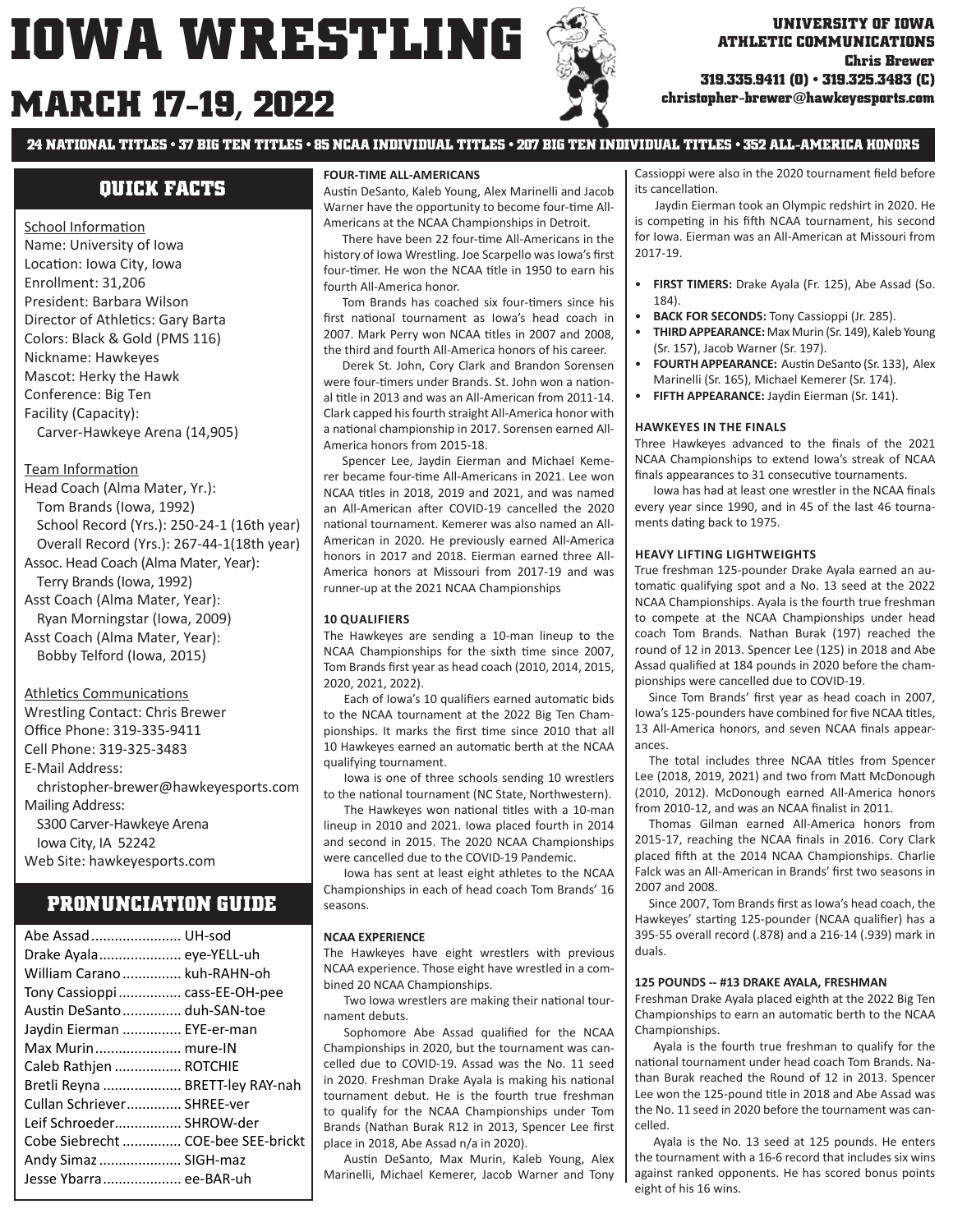# **MARCH 17-19, 2022**



**ATHLETIC COMMUNICATIONS Chris Brewer 319.335.9411 (O) • 319.325.3483 (C)**

**christopher-brewer@hawkeyesports.com**

**24 NATIONAL TITLES • 37 BIG TEN TITLES • 85 NCAA INDIVIDUAL TITLES • 207 BIG TEN INDIVIDUAL TITLES • 352 ALL-AMERICA HONORS**

# **2022 BIG TEN CHAMPIONSHIPS REVIEW**

### *Lincoln, Neb. / Pinnacle Bank Arena March 5-6, 2022*

|     | Place Team      | Score |
|-----|-----------------|-------|
| 1.  | Michigan        | 143.0 |
| 2.  | Penn State      | 141.5 |
| 2.  | <b>IOWA</b>     | 129.5 |
| 4.  | Ohio State      | 91.5  |
| 5.  | Northwestern    | 90.5  |
| 6.  | Minnesota       | 78.5  |
| 7.  | Nebraska        | 75.5  |
| 8.  | Wisconsin       | 68.0  |
| 9.  | Rutgers         | 41.0  |
| 10. | Purdue          | 36.5  |
| 11. | <b>Illinois</b> | 34.5  |
| 12. | Michigan State  | 33.0  |
| 13. | Maryland        | 15.5  |
| 14. | Indiana         | 4.0   |

### **Individual Champions**

- **Wt. Name, School**
- 125 Nick Suriano, Michigan
- 133 Roman Bravo-Young, Penn State
- 141 Nick Lee, Penn State
- 149 Austin Gomez, Wisconsin
- 157 Ryan Deakin, Northwestern
- **165 Alex Marinelli, IOWA**
- 174 Carter Starocci, Penn State
- 184 Myles Amine, Michigan
- 197 Max Dean, Penn State<br>285 Gable Steveson, Minne
- Gable Steveson, Minnesota

#### **Iowa's Placewinners**

| Wt. | <b>Name</b>           | Place           |
|-----|-----------------------|-----------------|
| 125 | Drake Ayala           | 8th             |
| 133 | Austin DeSanto        | 2 <sub>nd</sub> |
| 141 | Jaydin Eierman        | 2 <sub>nd</sub> |
| 149 | Max Murin             | 3rd             |
| 157 | Kaleb Young           | 4th             |
| 165 | Alex Marinelli        | 1st             |
| 174 | Michael Kemerer       | 6th             |
| 184 | Abe Assad             | 7th             |
| 197 | Jacob Warner          | 4th             |
| 285 | <b>Tony Cassioppi</b> | 2 <sub>nd</sub> |

#### **Big Ten Awards**

**Coach of the Year** Sean Bormet, Michigan **Freshman of the Year** Dean Hamiti, Wisconsin **Wrestler of the Year** Gable Steveson, Minnesota **Co-Outstanding Wrestler of the Meet** Myles Amine (MICH) Austin Gomez (WIS)

 Since 1999, when the NCAA implemented the weight classes used today, Iowa has won four NCAA titles at 125 pounds (Matt McDonough 2010, 2012; Spencer Lee 2018, 2019).

Drake Ayala

NCAA Tournament Appearance: 1st

#### **133 -- #5 AUSTIN DESANTO, SENIOR**

Three-time All-American Austin DeSanto enters the tournament with a 16-3 record that includes 11 bonuspoint wins. His 10 technical falls are the most by a Hawkeye in a single season since 1999.

 DeSanto is making his fourth appearance at the NCAA Championships. He earned an automatic berth with a runner-up finish at the 2022 Big Ten Championships.

DeSanto has a career record of 12-5 at the national tournament. He won a pair of matches as a freshman in 2018 while competing for Drexel, falling in the quarterfinals and again in the Round of 12 on the backside.

 DeSanto defeated Penn State's Roman Bravo-Young 7-2 in the second round in 2019 to advance to the quarterfinals. He fell in the quarters, 3-2, to Stevan Micic and went on to win three matches on the backside of the bracket to earn his first career All-America honor. His only two losses in the tournament were one-point decisions.

 He was the No. 5 seed when the NCAA Championships were cancelled due to COVID-19. He was 5-1 at the 2021 NCAA Championships, with his only loss a 3-2 decision in the semifinals to Oklahoma State's Daton Fix.

 Since 1999, when the NCAA implemented the weight classes used today, Iowa has won four NCAA titles at 133 pounds (Eric Jeurgens 2000, 2001; Tony Ramos 2014; Cory Clark 2017).

Austin DeSanto:

NCAA Tournament Appearance: 4th

2018: #7 seed, lost in Round of 12 (2-2)

- 2019: #3 seed, 5th place, All-American (5-2)
- 2020: #5 seed, All-American

2021: #4 seed, 3rd place, All-American (5-1)

#### **141 -- #2 JAYDIN EIERMAN, SENIOR**

Four-time All-American Jaydin Eierman is making his fifth appearance at the NCAA Championships, his second as a Hawkeye.

 Eierman was runner-up at 141 pounds at the 2021 NCAA Championships. He is 18-5 all-time at then national tournament, including a 14-4 record in three seasons at Missouri. He placed fifth at the NCAA Championships as a freshman, fourth as a sophomore, third as a junior and second as a senior. He transferred to Iowa in 2019 and used an Olympic redshirt in 2019-20.

 Eierman is 17-1 this season with 11 wins over ranked opponents. He qualified for the NCAA Championships by placing second at the 2022 Big Ten tournament.

 Since 1999, when the NCAA implemented the weight classes used today, Iowa has won two NCAA titles at 141 pounds (Doug Schwab 1999; Cliff Moore 2004). Jaydin Eierman:

 NCAA Championships Appearance: 5th 2017: #8 seed, 5th place, All-American (5-2)

- 2018: #2 seed, 4th place, All-American (4-1)
- 2019: #5 seed, 3rd place, All-American (5-1)
- 2021: #1 seed, 2nd place, All-American (4-1)

#### **149 -- #8 MAX MURIN, SENIOR**

Max Murin is making his third appearance at the NCAA Championships. He placed third at the 2022 Big Ten tournament to an automatic berth.

 Murin enters the tournament with a 12-3 record that includes seven wins against ranked opponents.

Murin is 4-4 all-time at the NCAA Championships. He was 2-2 at 141 pounds at the national tournament in 2019. He won a pair of one-point decisions as the No. 22 seed on the top side of the bracket before falling in the quarterfinals and in the Round of 12 on the backside of the bracket.

He was named an All-American in 2020 after putting together a 16-3 record and entering the 2020 NCAA Championships as the No. 7 seed at 141 pounds.

 Murin earned an at-large berth to the 2021 NCAA Championships at 149 pounds and won two matches on the top side of the bracket before losing a pair of overtime decisions, first in the quarterfinals and later in the Round of 12.

 Since 1999, when the NCAA implemented the weight classes used today, Iowa has won three NCAA titles at 149 pounds (T.J. Williams 1999; Brent Metcalf 2008, 2010).

Max Murin:

 NCAA Tournament Appearance: 3rd 2019: #22 Seed (141), lost in Round of 12 (2-2) 2020: #7 Seed (141), All-American

2021: #12 Seed (149), lost in Round of 12 (2-2)

#### **157 -- #9 KALEB YOUNG, SENIOR**

Three-time All-American Kaleb Young enters the tournament with a 17-7 record that includes seven wins over ranked opponents. He has won his last five matches against ranked opponents.

Young earned an automatic berth to the national tournament with a fourth place finish at the 2022 Big Ten Championships.

 Young is 9-4 in two previous tournament appearances. He wrestled to a fifth-place finish and his first All-America honor as a sophomore in 2019. He won his first two bouts by technical fall and major decision, and advanced to the semifinals with a 7-5 win in sudden victory against Ryan Deakin. Young fell in the semifinals and went 1-1 on the backside of the bracket, defeating Deakin again, 7-5 in overtime, in the fifth-place match.

 Young was 15-5 and the No. 8 seed before the 2020 NCAA Championships were cancelled due to COVID-19.

 In 2021, Young placed seventh as the No. 5 seed. He won four matches on the backside of the bracket.

 Since 1999, when the NCAA implemented the weight classes used today, Iowa has won two NCAA titles at 157 pounds (T.J. Williams 2001; Derek St. John 2013).

Kaleb Young:

 NCAA Tournament Appearance: 3rd 2019: #6 seed, 5th place, All-American (4-2) 2020: #8 seed, All-American

2021: #5 seed, seventh place, All-American (5-2)

#### **165 -- #3 ALEX MARINELLI, SENIOR**

Three-time All-American Alex Marinelli is making his fourth appearance at the NCAA Championships. He was the top seed at 165 pounds in 2019, 2020 and 2021. He was the No. 5 seed as a redshirt freshman in 2018.

Marinelli earned an automatic berth to the national tournament by winning his fourth straight Big Ten title at the 2022 conference championships. He enters the NCAA tournament with a 21-1 record. He has won seven straight, all against ranked opponents.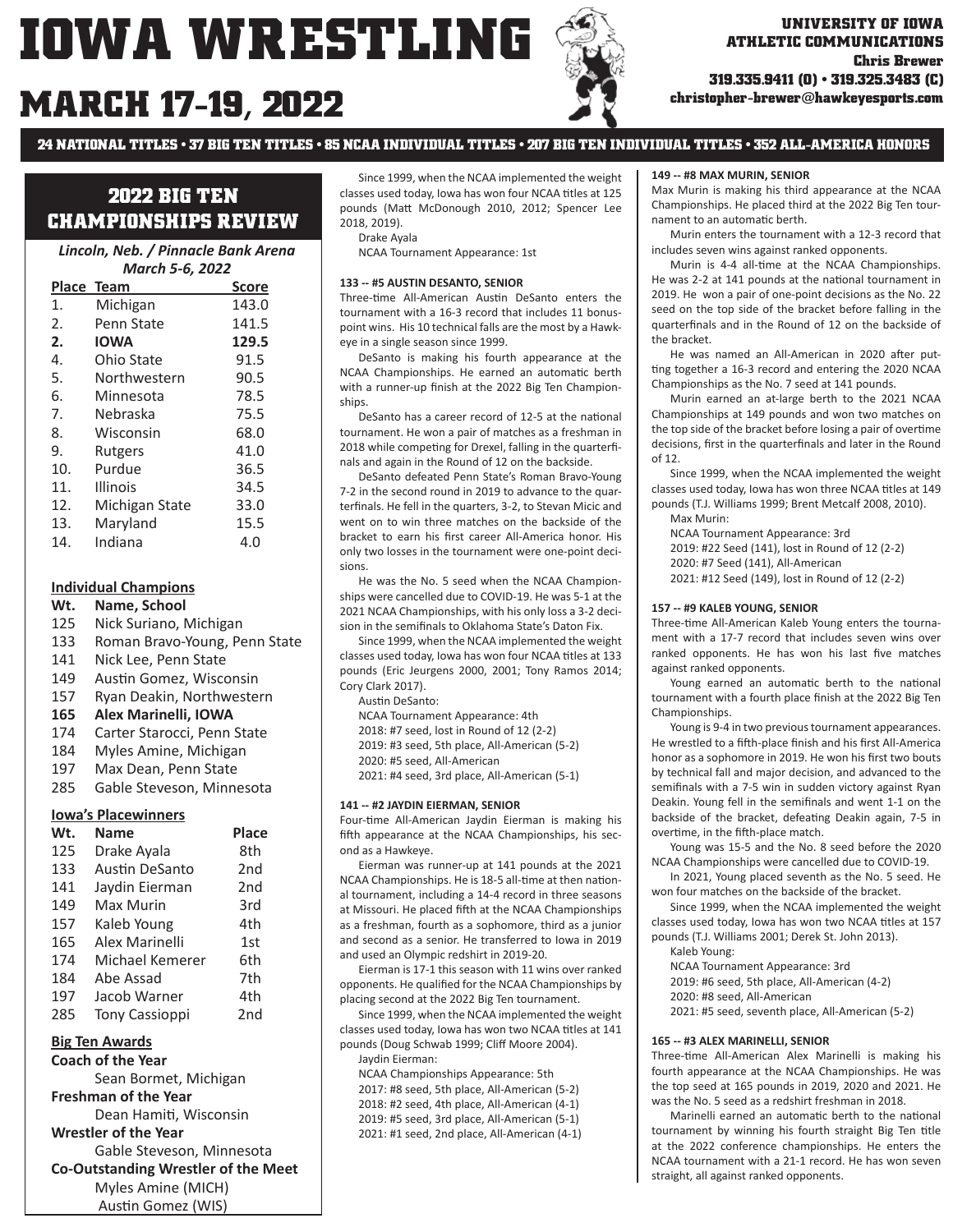# **MARCH 17 christopher-brewer@hawkeyesports.com -19, 2022**



# **ATHLETIC COMMUNICATIONS Chris Brewer 319.335.9411 (O) • 319.325.3483 (C)**

**24 NATIONAL TITLES • 37 BIG TEN TITLES • 85 NCAA INDIVIDUAL TITLES • 207 BIG TEN INDIVIDUAL TITLES • 352 ALL-AMERICA HONORS**



## **2021-22 B1G STANDINGS**

|     |                 | Conf.   | Overall  |
|-----|-----------------|---------|----------|
| 1.  | Penn State      | $8 - 0$ | $17 - 0$ |
| 2.  | <b>IOWA</b>     | $7 - 1$ | $14-1$   |
|     | Michigan        | $7-1$   | $12 - 1$ |
| 4.  | Wisconsin       | $6 - 2$ | $12 - 2$ |
| 5.  | Ohio State      | $5 - 3$ | $9 - 3$  |
| 6.  | Michigan State  | $4 - 4$ | $10 - 4$ |
|     | Purdue          | $4 - 4$ | $10-5$   |
|     | Northwestern    | $4 - 4$ | $7 - 4$  |
| 9.  | Rutgers         | $3 - 5$ | $16 - 5$ |
|     | Nebraska        | $3 - 5$ | 6-5      |
|     | Minnesota       | $3 - 5$ | 4-6      |
| 12. | Indiana         | $1 - 7$ | $3 - 7$  |
|     | <b>Illinois</b> | $1 - 7$ | $3 - 8$  |
| 14. | Maryland        | $0 - 8$ | 7-12     |

# **B1G WRESTLER OF THE WEEK**

| <b>Date</b> | Wrestler (Wt., School)      |
|-------------|-----------------------------|
| 11/10       | Lukas Davison (285, NEB)    |
| 11/16       | Greg Kerkvliet (285, PSU)   |
| 11/23       | Malik Heinselman (125, OSU) |
| 12/1        | Michial Foy (197, MINN)     |
| 12/8        | Mikey Labriola (174, NEB)   |
| 12/15       | Carson Kharchla (165, OSU)  |
| 12/28       | Spencer Lee (125, IOWA)     |
|             | Aaron Brooks (184, PSU)     |
| 1/4         | Kyle Cochran (Maryland)     |
|             | Greg Bulsak (Rutgers)       |
| 1/11        | Aaron Brooks (184, PSU)     |
| 1/19        | Garrett Model (157, WIS)    |
| 1/25        | Cam Caffey (197, MSU)       |
| 2/1         | Max Dean (197, PSU)         |
| 2/8         | Alex Marinelli (165, IOWA)  |
|             | Nick Lee (141, PSU)         |
| 2/15        | Rayvon Foley (133, MSU)     |
| 2/22        | Mikey Labriola (174, NEB)   |
|             |                             |

 Marinelli is 9-6 in three previous tournament appearances, earning All-America honors at the 2018 and 2019 NCAA Championships. He has lost in the quarterfinals in each of the last two tournaments to the eventual NCAA champion. He fell to Stanford's Shane Griffith, 3-1, in sudden victory in 2021, and lost Virginia Tech's Mekhi Lewis, 3-1, in 2019.

 Marinelli has won 75 of his last 80 matches, scoring bonus points in 35 bouts, including 19 falls.

 Since 1999, when the NCAA implemented the weight classes used today, Iowa has won two NCAA titles at 165 pounds (Mark Perry 2006, 2007).

Alex Marinelli:

 NCAA Tournament Appearance: 4th 2018: #5 seed, 6th place, All-American (3-3) 2019: #1 seed, 7th place, All-American (4-2) 2020: #1 seed, All-American

2021: #1 seed, lost in Round of 12, (2-1)

#### **174 -- #5 MICHAEL KEMERER, SENIOR**

Four-time All-American Michael Kemerer is making his fourth appearance at the national tournament.

 Kemerer was runner-up at the 2021 NCAA Championships at 174 pounds. It was his first appearance at the national championships since 2018.

 Kemerer missed the 2018-19 season with an injury and was the No. 2 seed at 174 pounds before the 2020 NCAA Championships were cancelled.

 Kemerer enters the 2022 NCAA Championships as the No. 5 seed. He earned an automatic berth to the national tournament by placing sixth at the conference tournament. He was 2-0 at the Big Ten Championships before medically forfeiting in the semfinals.

 Kemerer placed third at the NCAA Championships in 2017 and fourth in 2018, competing both years at 157 pounds. He has a career record of 15-4 at the national tournament. Among his 15 NCAA tournament wins, Kemerer has five major decisions, three technical falls and two pins.

 Kemerer has a career record of 95-10, including a 50- 10 mark against ranked opponents.

 Since 1999, when the NCAA implemented the weight classes used today, Iowa has won one NCAA title at 174 pounds (Jay Borschel 2010).

Michael Kemerer:

 NCAA Tournament Appearance: 3rd 2017: #2 seed, 3rd place, All-American at 157 (6-1)

- 2018: #6 seed, 4th place, All-American at 157 (5-2)
- 2020: #2 seed, All-American at 174

2021: #1 seed, 2nd place, All-American (4-1)

#### **184 -- #18 ABE ASSAD, SOPHOMORE**

Abe Assad will make his NCAA Championships debut as the No. 18 seed at 184 pounds.

Assad qualified for the national tournament by placing seventh at the 2022 Big Ten Championships. He enters the tournament with a 13-8 record that includes six wins over ranked opponents.

Assad qualified for the national tournament for the second time. He earned the No. 11 seed at the 2020 NCAA Championships before the tournament was cancelled due to COVID-19. Assad missed the 2021 season due to injury.

 Since 1999, when the NCAA implemented the weight classes used today, no Hawkeye has won the 184-pound NCAA title.

#### Abe Assad:

NCAA Tournament Appearance: 1st (qualified in '20)

#### **197 -- #6 JACOB WARNER, SENIOR**

Three-time All-American Jacob Warner enters the national tournament as the No. 6 seed following a fourth-place finish at the 2022 Big Ten Championships.

 Warner is 17-5 this season with seven bonus-point wins and 10 wins over ranked opponents.

 Warner is 9-4 in two previous NCAA Championship appearances, placing seventh as a freshman in 2019 and fourth as a junior in 2021. He was the No. 5 seed in 2020, putting together a 20-4 record before the tournament was cancelled. Warner was seeded fifth at 197 pounds at the previous three NCAA Championships. His four NCAA losses have been by a combined six points, including a pair of overtime sethacks.

 Since 1999, when the NCAA implemented the weight classes used today, no Hawkeye has won the 197-pound NCAA title.

- Jacob Warner:
- NCAA Tournament Appearance: 3rd
- 2019: #5 seed, 7th place, All-American (4-2)
- 2020: #5 seed, All-American
- 2021: #5 seed, 4th place, All-American (5-2)

#### **285 -- #5 TONY CASSIOPPI, JUNIOR**

Tony Cassioppi enters the national tournament with a 15-2 record and the No. 3 seed at 285. He earned an automatic berth to the national tournament with a runner-up finish at the 2022 Big Ten Championships.

Cassioppi enters the national tournament as the No. 3 seed for the second time. He was 20-3 as a redshirt freshman and earned the No. 3 seed at the 2020 NCAA Championships before the tournament was cancelled due to CO-VID-19.

 Cassioppi was the No. 5 seed as a sophomore in 2021. He won three matches on the front side of the bracket before falling to Gable Steveson in the semifinals. He responded with two wins in the consolation rounds to place third.

Cassioppi has a career record of 48-8. He is 33-7 all-time against ranked opponents.

 Since 1999, when the NCAA implemented the weight classes used today, Iowa has won one NCAA title at 285 pounds (Steve Mocco 2003).

Tony Cassioppi:

 NCAA Tournament Appearance: 2nd 2020: #3 seed, All-American 2021: #5 seed, 3rd place, All-American (5-1)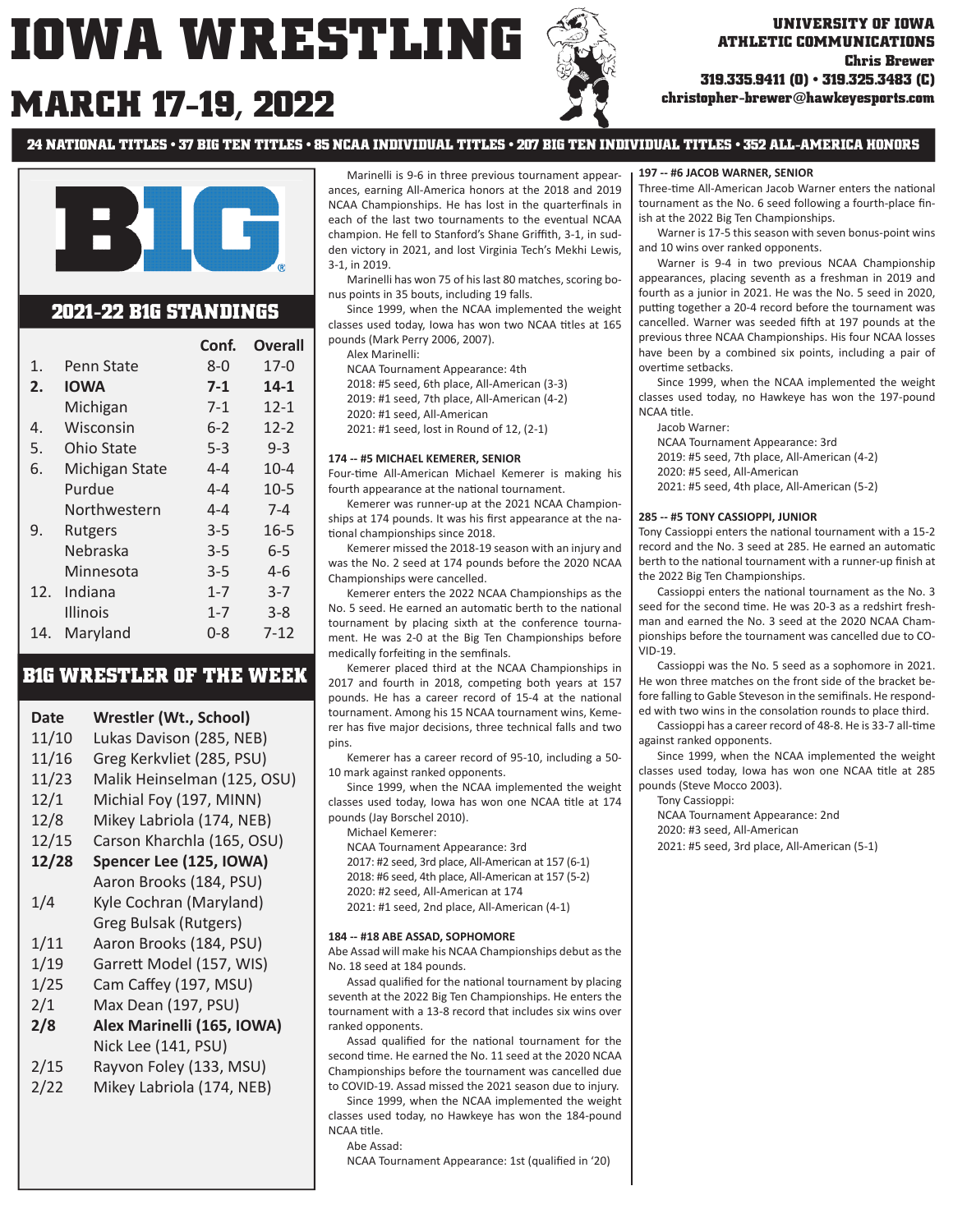# **MARCH 17-19, 2022**



**24 NATIONAL TITLES • 37 BIG TEN TITLES • 85 NCAA INDIVIDUAL TITLES • 207 BIG TEN INDIVIDUAL TITLES • 352 ALL-AMERICA HONORS**

# **2021-22 DUAL MEET RESULTS**

## **#1 IOWA 32, #21 PRINCETON 12**

- 125 Jesse Ybarra (IA) won by forfeit
- 133 #3 Austin DeSanto (IA) tech. fall Nick Masters (P), 22-6
- 141 #2 Jaydin Eierman (IA) major dec. Jacob Mann (P), 15-7
- 149 Cobe Siebrecht (IA) tech. fall Josh Breeding (P), 16-1
- 157 #7 Quincy Monday (P) dec. #6 Kaleb Young (IA), 9-5
- 165 #2 Alex Marinelli (IA) dec. Grant Cuomo (P), 12-5
- 174 Nelson Brands (IA) major Michael Squires, 16-8
- 184 Myles Wilson (IA) tech. fall Forest Belli (P), 23-8
- 197 Luke Stout (P) dec. Zach Glazier (IA), 4-0
- 285 Jack Del Garbino (P) pinned #3 Tony Cassioppi (IA), 2:07

## **#1 IOWA 36, ARMY 7**

- 125 Jesse Ybarra (I) dec. Ryan Chauvin (A), 2-1 SV1 133 - #3 Austin DeSanto (I) tech. fall Dominic Carone (A), 21-6 141 - #2 Jaydin Eierman (I) pinned #26 Corey Shie (A), 5:54
- 149 #22 PJ Ogunsanya (A) major dec. Cobe Siebrecht (I), 11-3
- 157 #8 Kaleb Young (I) dec. #29 Markus Hartman (A), 4-1
- 165 #1 Alex Marinelli (I) pinned Christian Hunt (A), 6:36
- 174 #14 Nelson Brands (I) major dec. Clayton Fielden (A), 18-5
- 184 Myles Wilson (I) dec. Brad Laughlin (A), 4-1
- 197 #20 JT Brown (A) dec. Zach Glazier (I), 4-1
- 285 #7 Tony Cassioppi (I) pinned Brandon Phillips (A), 3:53

# **#1 IOWA 23, #13 IOWA STATE 11**

- 125 #21 Kysen Terukina (ISU) dec. Jesse Ybarra (IA), 8-2 133 - #3 Austin DeSanto (IA) dec. Ramazan Attasauov (ISU), 6-4 141 - #2 Jaydin Eierman (I) major dec. #19 Zach Redding (ISU), 15-7
- 149 #11 Max Murin (IA) dec. Ian Parker (ISU), 3-2
- 157 #1 David Carr (ISU) dec. #9 Kaleb Young (IA), 6-2
- 165 #1 Alex Marinelli (IA) major dec. Gant Stotts (ISU), 16-5
- 174 Nelson Brands (IA) dec. #33 Joel Devine (ISU), 3-1
- 184 #14 Marcus Coleman (ISU) dec. Myles Wilson (IA), 4-1
- 197 #24 Yonger Bastida (ISU) dec. #3 Jacob Warner (ISU), 4-3

 $285 - #7$  Tony Cassioppi (IA) winner by stalling disqualification #29 Sam Schuyler (ISU)

# **#1 IOWA 44, CENTRAL MICHIGAN 0**

- 125 #1 Spencer Lee (IA) tech. fall Brock Bergelin (CM) 17-0
- 133 #3 Austin DeSanto (IA) tech. fall Vince Perez (CM), 16-1
- 141 #2 Jaydin Eierman (IA) dec. #7 Dresden Simon (CM), 13-12
- 149 #8 Max Murin (IA) major dec. Corbyn Munson (CM), 14-5
- 157 #8 Kaleb Young (IA) dec. #19 Johnny Lovett (CM), 6-0
- 165 #1 Alex Marinelli (IA) stalling DQ Tracy Hubbard (CM), 5:46
- 174 Nelson Brands (IA) dec. Bret Fedewa (CM), 8-3
- 184 Abe Assad (IA) pinned Ben Cushman (CM), 2:22
- 197 #7 Jacob Warner (IA) dec. Aaron Bolo (CM), 9-4
- 285 #6 Tony Cassioppi (IA) injury def. #9 Matt Stencel (CM), 2:25

## **#1 IOWA 28, #17 LEHIGH 7**

- 125 #1 Spencer Lee (IA) dec. #11 Jaret Lane (L), 8-0
- 133 #3 Austin DeSanto (IA) tech. fall Satoshi Abe (L), 20-5
- 141 #2 Jaydin Eierman (IA) dec. Connor McGonagel (L), 8-3
- 149 #30 Manzona Bryant (L) dec. #8 Max Murin (IA), 7-5 SV1
- 157 #10 Josh Humphreys (L) major dec. #8 Kaleb Young (IA), 11-2
- 165 #1 Alex Marinelli (IA) dec. Brian Meyer (L), 6-2
- 174 Nelson Brands (IA) dec. Jake Logan (L), 3-2
- 184 Abe Assad (IA) major dec. A.J. Burkhart (L), 16-5
- 197 #7 Jacob Warner (IA) dec. JT Davis (L), 6-1
- 285 #6 Tony Cassioppi (IA) dec. #8 Jordan Wood (L), 3-2

## **#1 IOWA 19, #5 NC STATE 15**

- 125 #1 Spencer Lee (IA) dec. #5 Jakob Camacho (NCST), 6-1
- 133 #3 Austin DeSanto (IA) major dec. #17 Kai Orine (NCST), 16-7
- 141 #2 Jaydin Eierman (IA) dec. #16 Ryan Jack, 7-6
- 149 #3 Tariq Wilson (NCST) dec. Cobe Siebrecht (IA), 7-3
- 157 #23 Ed ScoƩ (NCST) pinned #8 Kaleb Young (IA), 1:10
- 165 #1 Alex Marinelli (IA) dec. Donald Cates (NCST), 7-2
- 174 #5 Hayden Hidlay (NCST) dec. Nelson Brands (IA), 4-2
- 184 #3 Trent Hidlay (NCST) dec. Abe Assad (IA), 6-0
- 197 #7 Jacob Warner (IA) dec. #15 Isaac Trumble (NCST), 3-2
- 285 #6 Tony Cassioppi (IA) dec. Tyrie Houghton, 6-2

# **#1 IOWA 22, #14 MINNESOTA 10**

165 - #1 Alex Marinelli (IA) dec. Cael Carlson (M), 6-5 174 - #2 Michael Kemerer (IA) dec. #23 Bailey O'Reilly (M), 9-2 184 - #18 Abe Assad (IA) major dec. Sam Skillings (M), 12-4 197 - #5 Jacob Warner (IA) dec. #30 Michial Foy (M), 6-4 285 #1 Gable Steveson (M) major dec. #6 Tony Cassioppi (IA), 17-7 125 - #7 Patrick McKee (M) dec. #14 Drake Ayala (IA), 8-6 133 - #3 Austin DeSanto (IA) dec. #24 Jake Gliva (M), 7-5 141 - #2 Jaydin Eierman (IA) dec. #19 Jake Bergeland (M), 6-2 149 - #12 Max Murin (IA) dec. #25 Michael Blockhus (M), 3-1 157 - #4 Brayton Lee (M) dec. #12 Kaleb Young (IA), 4-3

# **#1 IOWA 36, #15 PURDUE 4**

- 125 #14 Drake Ayala (IA) dec. #5 Devin Schroeder (P), 6-1
- 133 MaƩ Ramos (P) major dec. Jesse Ybarra (I), 11-1
- 141 #2 Jaydin Eierman (IA) dec. #25 Parker Filius (P), 7-6
- 149 #12 Max Murin (IA) major dec. Trey Kruse (P), 10-2
- 157 #12 Kaleb Young (IA) major dec. Cooper Noehre (P), 12-4
- 165 #1 Alex Marinelli (IA) tech. fall Hayden Lohrey (P), 22-7; 19-4
- 174 #2 Michael Kemerer (IA) tech. fall #21 Gerrit Nijenhuis (P), 17-1
- 184 #18 Abe Assad dec. (IA) dec. #23 Max Lyon (P), 6-3
- 197 #5 Jacob Warner (IA) dec. #15 Thomas Penola (P), 3-0
- 285 #6 Tony Cassioppi (IA) pinned Michael Woulfe (P), 1:14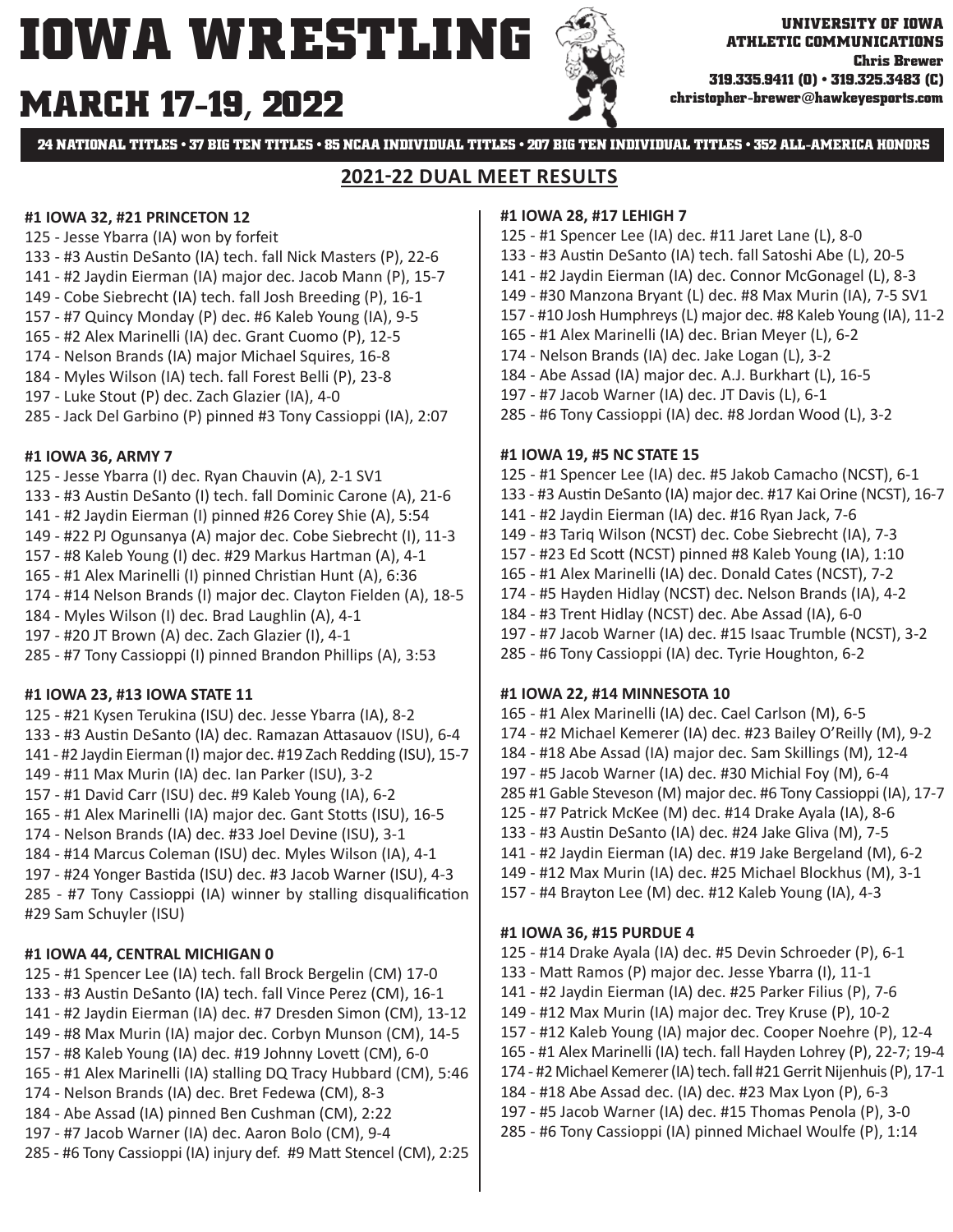# **MARCH 17 christopher-brewer@hawkeyesports.com -19, 2022**



**24 NATIONAL TITLES • 37 BIG TEN TITLES • 85 NCAA INDIVIDUAL TITLES • 207 BIG TEN INDIVIDUAL TITLES • 352 ALL-AMERICA HONORS**

# **2021-22 DUAL MEET RESULTS**

## **#2 IOWA 33, #23 NORTHWESTERN 6**

- 125 #12 Drake Ayala (IA) dec. #7 Michael DeAugustino (NU), 6-5
- 133 #9 Chris Cannon (NU) dec. Cullan Schriever (IA), 4-3
- 141 #32 Frankie Tal Shahar (NU) dec. Drew Bennett (IA), 10-6
- 149 #12 Max Murin (IA) dec. #5 Yayha Thomas (NU), 4-3
- 157 #12 Kaleb Young (IA) dec. Trevor Chumbley (NU), 6-4
- 165 #1 Alex Marinelli (IA) won by forfeit
- 174 #2 Michael Kemerer (IA) pinned Jack Jessen (NU), 2:36
- 184 #18 Abe Assad dec. (IA) tech. fall Jon Halvorsen (NU), 16-0
- 197 #5 Jacob Warner (IA) major dec. #28 Andrew Davison (NU), 11-2
- 285 #6 Tony Cassioppi (IA) dec. #17 Lucas Davison (NU), 7-3

## **#2 IOWA 36, #21 ILLINOIS 3**

125 - #12 Drake Ayala (IA) dec. #26 Justin Cardani (ILL), 7-4 133 - #6 Lucas Byrd (ILL) dec. Cullan Schriever (IA), 5-0 141 - Drew BenneƩ (IA) major dec. Josh Contreras (ILL), 10-1 149 - #12 Max Murin (IA) dec. Christian Kanzler (ILL), 9-3 157 - #12 Kaleb Young (IA) tech. fall Joe Roberts (ILL), 16-1 165 - #1 Alex Marinelli (IA) dec. #27 Danny Braunagel (ILL), 4-1 174 - #2 Michael Kemerer (IA) pinned Baan Rachal (ILL), 2:35 184 - #18 Abe Assad dec. (IA) dec. #19 Zac Braunagel (ILL), 5-2 197 - #5 Jacob Warner (IA) dec. #29 MaƩ Wroblewski (ILL), 6-0 285 - #6 Tony Cassioppi (IA) pinned #17 Luke Luffman (ILL), 6:47

# **#2 IOWA 21, #6 OHIO STATE 12**

125 - #18 Malik Heinselman (OSU) dec. #10 Drake Ayala (IA), 7-5 SV1 133 - #3 Austin DeSanto (IA) tech. fall Dylan Kuntz (OSU), 19-4 141 - #2 Jaydin Eierman (IA) dec. #23 Dylan D'Emilio (OSU), 4-0 149 - #2 Sammy Sasso (OSU) dec. #10 Max Murin (IA), 3-2 157 - #12 Kaleb Young (IA) dec. Jashon Hubbard (OSU), 4-0 165 - #7 Carson Kharchla (OSU) dec. #1 Alex Marinelli (IA), 3-2 174 - #2 Michael Kemerer (IA) dec. #7 Ethan Smith (OSU), 6-3 184 - #7 Kaleb Romero (OSU) dec. #18 Abe Assad dec. (IA), 3-1 197 - #4 Jacob Warner (IA) dec. #20 Gavin Hoffman (OSU), 6-5 285 - #5 Tony Cassioppi (IA) major dec. #12 Tate Orndorff (OSU), 13-4

# **#2 IOWA 13, #1 PENN STATE 19**

125 - #7 Drew Hildebrandt (PSU) major dec. Jesse Ybarra (IA), 9-0 133 - #1 Roman Bravo-Young (PSU) dec. #3 Austin DeSanto (IA), 3-2 141 - #1 Nick Lee (PSU) dec. #2 Jaydin Eierman (IA), 6-4 SV1 149 - #10 Max Murin (IA) dec. #19 Beau Bartlett (PSU), 4-1 157 - #12 Kaleb Young (IA) dec. Terrell Barraclough (PSU), 2-0 165 - #5 Alex Marinelli (IA) major dec. #11 Brady Berge (PSU), 10-2 174 - #1 Carter Starocci (PSU) dec. #2 Michael Kemerer (IA), 2-1 TB1 184 - #1 Aaron Brooks (PSU) dec. #17 Abe Assad dec. (IA), 8-3 197 - #2 Max Dean (PSU) dec. #4 Jacob Warner (IA), 8-3 285 - #5 Tony Cassioppi (IA) dec. #3 Greg Kerkvliet (PSU); 7-2

## **#2 IOWA 29, #9 WISCONSIN 6**

- 125 #7 Eric BarneƩ (W) dec. Jesse Ybarra (IA), 4-0 133 - #3 Austin DeSanto (IA) tech. fall Kyle Burwick (W), 26-11
- 141 #2 Jaydin Eierman (IA) major dec. Joseph Zargo (W), 13-5
- 149 #7 Austin Gomez (W) dec. Vince Turk (IA), 3-2
- 157 #12 Kaleb Young (IA) dec. #28 Garrett Model (W), 8-3
- 165 #5 Alex Marinelli (IA) dec. #6 Dean Hamiti (W), 8-5
- 174 #2 Michael Kemerer (IA) major dec. #23 Andrew McNally (W), 11-2
- 184 #17 Abe Assad dec. (IA) dec. #27 Chris Weiler (W), 4-2
- 197 #4 Jacob Warner (IA) dec. #22 Braxton Amos (W), 4-1
- 285 #4 Tony Cassioppi (IA) major dec. #11 Trent Hillger (W), 9-0

# **#2 IOWA 23, #12 OKLAHOMA STATE 9**

125 - #7 Trevor Mastrogiovanni (OKST) dec. Jesse Ybarra (IA), 6-5 133 - #2 Daton Fix (OKST) dec. #3 Austin DeSanto (IA), 5-3 141 - #2 Jaydin Eierman (IA) dec. #21 Carter Young (OKST), 6-1 149 - #10 Max Murin (IA) dec. #13 Kaden Gfeller (OKST), 5-2 157 - #12 Kaleb Young (IA) dec. #18 WyaƩ Sheets (OKST), 4-1 165 - #5 Alex Marinelli (IA) dec. #8 Travis Wittlake (OKST), 3-2 174 - #2 Michael Kemerer (IA) dec. #10 Dustin Plott (OKST), 6-1 184 - #11 Dakota Geer (OKST) dec. #15 Abe Assad (IA), 9-2 197 - #4 Jacob Warner (IA) major dec. Gavin Stika (OKST), 11-3 285 - #4 Tony Cassioppi (IA) major dec. #31 Luke Surber (OKST), 9-1

# **#2 IOWA 20, #10 NEBRASKA 15**

125 - #12 Drake Ayala (IA) dec. Jeremiah Reno (N), 13-6 133 - #3 Austin DeSanto (IA) tech. fall Alex Thomsen (N), 22-7 141 - #2 Jaydin Eierman (IA) dec. #10 Chad Red (N), 6-3 149 - #7 Ridge Lovett (N) dec. Vince Turk (IA), 3-1 157 - #12 Kaleb Young (IA) dec. #10 Peyton Robb (N), 6-3 165 - #5 Alex Marinelli (IA) dec. #30 Bubba Wilson (N), 8-2 174 - #6 Mikey Labriola (N) dec. #2 Michael Kemerer (IA), 5-4 184 - #20 Taylor Venz (N) pinned #16 Abe Assad (IA), 6:12

- 197 #3 Eric Schultz (N) dec. #4 Jacob Warner (IA), 3-2
- 285 #4 Tony Cassioppi (IA) dec. #12 Christian Lance (N), 3-0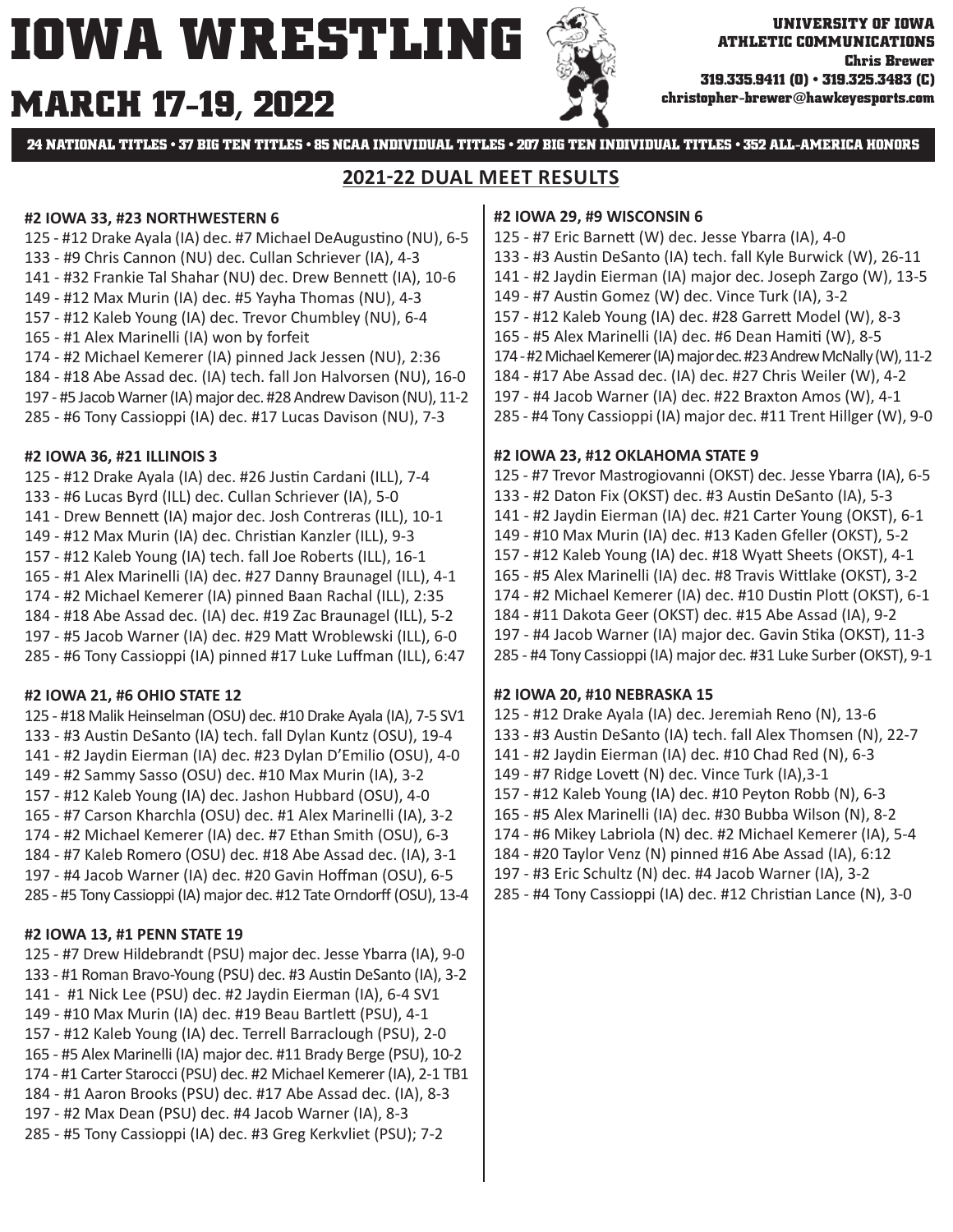

# **MARCH 17-19, 2022**

**24 NATIONAL TITLES • 37 BIG TEN TITLES • 85 NCAA INDIVIDUAL TITLES • 207 BIG TEN INDIVIDUAL TITLES • 352 ALL-AMERICA HONORS**

# **2021-22 INDIVIDUAL SEASON STATISTICS**

|                        | Career        | 2021-22  | Dual     | <b>Big Ten</b> |                |          | Win Career CHA Career Dual Pts. |                | OТ      | MD      | TF       | <b>Pins</b> | <b>Fastest</b>                    |
|------------------------|---------------|----------|----------|----------------|----------------|----------|---------------------------------|----------------|---------|---------|----------|-------------|-----------------------------------|
| Wrestler, Wt.          | <b>Record</b> | Record   | Record   | <b>Record</b>  | <b>Streak</b>  | Record   | <b>Dual Starts Scored</b>       |                | W-L     | W-L     | W-L      | W-L         | Fall                              |
| Aaron Cashman, 125     | $4 - 4$       | $0-0$    | $0-0$    | $0-0$          | 0              | $0-0$    | 2                               | 0              | $0-0$   | $0-0$   | $0 - 0$  | $0 - 0$     | $\overline{a}$                    |
| Spencer Lee, 125       | $77-5$        | $3-0$    | $3-0$    | $0-0$          | 38             | $20 - 0$ | 40                              | 12             | $0 - 0$ | $1-0$   | $1 - 0$  | $0 - 0$     |                                   |
| Charles Matthews, 125  | $4 - 5$       | $4 - 5$  | $0-0$    | $0-0$          | 0              | $0-0$    | 0                               | 0              | $0 - 0$ | $0-0$   | $0 - 2$  | $0 - 1$     | ---                               |
| Jesse Ybarra, 125      | $5-5$         | $5-5$    | $2 - 5$  | $0 - 3$        | 0              | $2 - 3$  | $\overline{7}$                  | 9              | $1 - 0$ | $0 - 2$ | $0-0$    | $1 - 0$     | 5:57                              |
| Drake Ayala, 125       | $16-6$        | $16-6$   | $4 - 2$  | $4 - 2$        | $\Omega$       | $1 - 1$  | 6                               | 12             | $0 - 1$ | $4 - 0$ | $2 - 0$  | $2 - 0$     | 1:34                              |
| Austin DeSanto, 133    | 97-22         | $16 - 3$ | $10 - 2$ | $4 - 1$        | 0              | $18-3$   | 41                              | 45             | $0 - 0$ | $1 - 0$ | $10 - 0$ | $0-0$       | $\hspace{0.05cm} \dashrightarrow$ |
| Cullan Schriever, 133  | $3 - 3$       | $15 - 5$ | $0 - 2$  | $0 - 2$        | $\mathbf 0$    | $1 - 1$  | $\overline{2}$                  | 0              | $0 - 1$ | $5-0$   | $1 - 0$  | $1 - 0$     | 2:21                              |
| Drew Bennett, 141      | $3-5$         | $3-5$    | $1 - 1$  | $1 - 1$        | 1              | $0-0$    | $\overline{2}$                  | 4              | $0-0$   | $1 - 1$ | $0 - 1$  | $1 - 0$     | 3:38                              |
| Jaydin Eierman, 141    | 118-15        | $17-1$   | $12 - 1$ | $5-1$          | 5              | $7 - 1$  | 63                              | 42             | $0 - 1$ | $3-0$   | $0-0$    | $3 - 0$     | 3:26                              |
| Leif Schroeder, 141    | $0 - 0$       | $2 - 1$  | $0 - 0$  | $0 - 0$        | $\Omega$       | $0 - 0$  | 0                               | $\Omega$       | $0 - 0$ | $0-0$   | $0 - 0$  | $1 - 1$     | 6:44                              |
| *Wyatt Henson, 141     | $0 - 0$       | $12 - 1$ | $0 - 0$  | $0 - 0$        | 3              | $0 - 0$  | 0                               | 0              | $0 - 0$ | $3-0$   | $4 - 0$  | $2 - 1$     | 2:30                              |
| Max Murin, 149         | $51 - 21$     | $12 - 3$ | $8 - 2$  | $5-1$          | $\overline{2}$ | $13-3$   | 35                              | 33             | $0 - 1$ | $3-0$   | $0 - 0$  | $0-0$       | ---                               |
| Caleb Rathjen, 149     | $0 - 0$       | $1 - 1$  | $0 - 0$  | $0 - 0$        | $\mathbf{0}$   | $0 - 0$  | 0                               | 0              | $0 - 0$ | $1 - 0$ | $0 - 0$  | $0 - 0$     | ---                               |
| *Bretli Reyna, 149     | $0 - 2$       | $6 - 2$  | $0-0$    | $0-0$          | 0              | $0-0$    |                                 | 0              | $1 - 0$ | $1-0$   | $0-0$    | $1 - 0$     | 2:01                              |
| Cobe Siebrecht, 149    | $7-3$         | $5-2$    | $1-2$    | $0 - 0$        | 0              | $2 - 1$  | 3                               | 5              | $0-0$   | $0 - 1$ | $3 - 0$  | $0-0$       | ---                               |
| Vince Turk, 149        | 47-18         | $5 - 3$  | $0 - 2$  | $0 - 2$        | $\mathbf{0}$   | $5-4$    | 14                              | $\overline{0}$ | $0 - 1$ | $1 - 0$ | $3 - 0$  | $0 - 0$     | $\overline{a}$                    |
| Joe Kelly, 157         | $4 - 7$       | $4 - 4$  | $0-0$    | $0-0$          | 0              | $0 - 1$  | 3                               | 0              | $0 - 0$ | $0 - 1$ | $0 - 0$  | $2 - 1$     | 0:39                              |
| Jack McClimon, 157     | $0-0$         | $0 - 0$  | $0 - 0$  | $0 - 0$        | 0              | $0 - 0$  | $\Omega$                        | 0              | $0 - 0$ | $0 - 0$ | $0 - 0$  | $0 - 0$     |                                   |
| *Sebastian Robles, 157 | $0-0$         | $11 - 5$ | $0 - 0$  | $0 - 0$        | $\mathbf{0}$   | $0 - 0$  | 0                               | $\Omega$       | $0 - 1$ | $1 - 2$ | $0 - 0$  | $1 - 1$     | 4:55                              |
| Kaleb Young, 157       | 74-29         | $17 - 7$ | $10 - 5$ | $7 - 1$        | $\mathbf{0}$   | $21-6$   | 52                              | 33             | $0 - 1$ | $2-1$   | $2 - 0$  | $2 - 1$     | 1:01                              |
| Will Carano, 165       | $0-0$         | $0 - 0$  | $0-0$    | $0-0$          | 0              | $0-0$    | 0                               | 0              | $0 - 0$ | $0-0$   | $0-0$    | $0 - 0$     | ---                               |
| Alex Marinelli, 165    | 94-11         | $21 - 1$ | $14-1$   | $7 - 1$        | $\overline{7}$ | $25-1$   | 54                              | 55             | $0 - 0$ | $3-0$   | $1 - 0$  | $2 - 0$     | 4:09                              |
| Jack McClimon, 165     | $0-0$         | $2 - 5$  | $0-0$    | $0 - 0$        | $\Omega$       | $0-0$    | 0                               | $\Omega$       | $0 - 0$ | $0 - 1$ | $0 - 1$  | $0 - 1$     | $---$                             |
| *Patrick Kennedy, 165  | $2 - 1$       | $14-3$   | $0 - 0$  | $0 - 0$        | 0              | $1 - 1$  |                                 | 0              | $0 - 2$ | $0 - 0$ | $6-0$    | $2 - 0$     | 2:28                              |
| Nelson Brands, 174     | $22 - 11$     | $5-1$    | $5-1$    | $0 - 0$        | $\mathbf 0$    | $4 - 2$  | 15                              | 17             | $1 - 0$ | $2 - 0$ | $0 - 0$  | $0 - 0$     | ---                               |
| Michael Kemerer, 174   | $95 - 10$     | $9 - 2$  | $7 - 2$  | $6 - 2$        | $\overline{2}$ | $26 - 2$ | 55                              | 30             | $0 - 0$ | $1 - 0$ | $1 - 0$  | $3-0$       | 2:35                              |
| Brennan Swafford, 174  | $12-6$        | $12 - 6$ | $0-0$    | $0-0$          | 0              | $0-0$    | 0                               | 0              | $0-0$   | $2-1$   | $1 - 0$  | $2 - 1$     | 2:06                              |
| Abe Assad, 184         | $35 - 15$     | $13 - 8$ | $7 - 5$  | $5 - 3$        | 1              | $5-2$    | 17                              | 26             | $0 - 1$ | $4-0$   | $1 - 0$  | $3 - 1$     | 2:22                              |
| Myles Wilson, 184      | $7 - 4$       | $2 - 1$  | $2 - 1$  | $0 - 0$        | $\Omega$       | $3 - 3$  | 8                               | 8              | $0 - 0$ | $0-0$   | $1 - 0$  | $0 - 0$     | $\overline{a}$                    |
| Andrew Simaz, 184      | $0 - 0$       | $0 - 2$  | $0-0$    | $0 - 0$        | $\mathbf{0}$   | $0-0$    | 0                               | 0              | $0 - 0$ | $0-0$   | $0 - 0$  | $0 - 1$     | ---                               |
| Zach Glazier, 184      | $4 - 3$       | $3 - 2$  | $1 - 1$  | $0-0$          | 0              | $0 - 2$  | $\overline{2}$                  | $\mathbf{0}$   | $0 - 0$ | $0-0$   | $0 - 0$  | $1 - 0$     | 3:39                              |
| Jacob Warner, 197      | $71-19$       | $17 - 5$ | $10-3$   | $6 - 2$        | $\mathbf{0}$   | $13 - 3$ | 39                              | 32             | $0 - 0$ | $5-0$   | $0 - 0$  | $2 - 0$     | 0:20                              |
| Cassioppi, 285<br>Tony | $48 - 8$      | $15 - 2$ | $13 - 2$ | $7-1$          | 10             | $12-3$   | 33                              | 57             | $0 - 1$ | $3-1$   | $0 - 0$  | $3 - 1$     | 1:14                              |
| Aaron Costello, 285    | 39-12         | $11 - 2$ | $0 - 0$  | $0 - 0$        | $\mathbf{0}$   | $1 - 3$  | $\overline{4}$                  | $\mathbf{0}$   | $0 - 0$ | $1 - 1$ | $1 - 0$  | $2 - 0$     | 0:45                              |

CHA - Carver-Hawkeye Arena, OT - overtime, MD - major decision, TF - technical fall

\*unattached in 2021-22

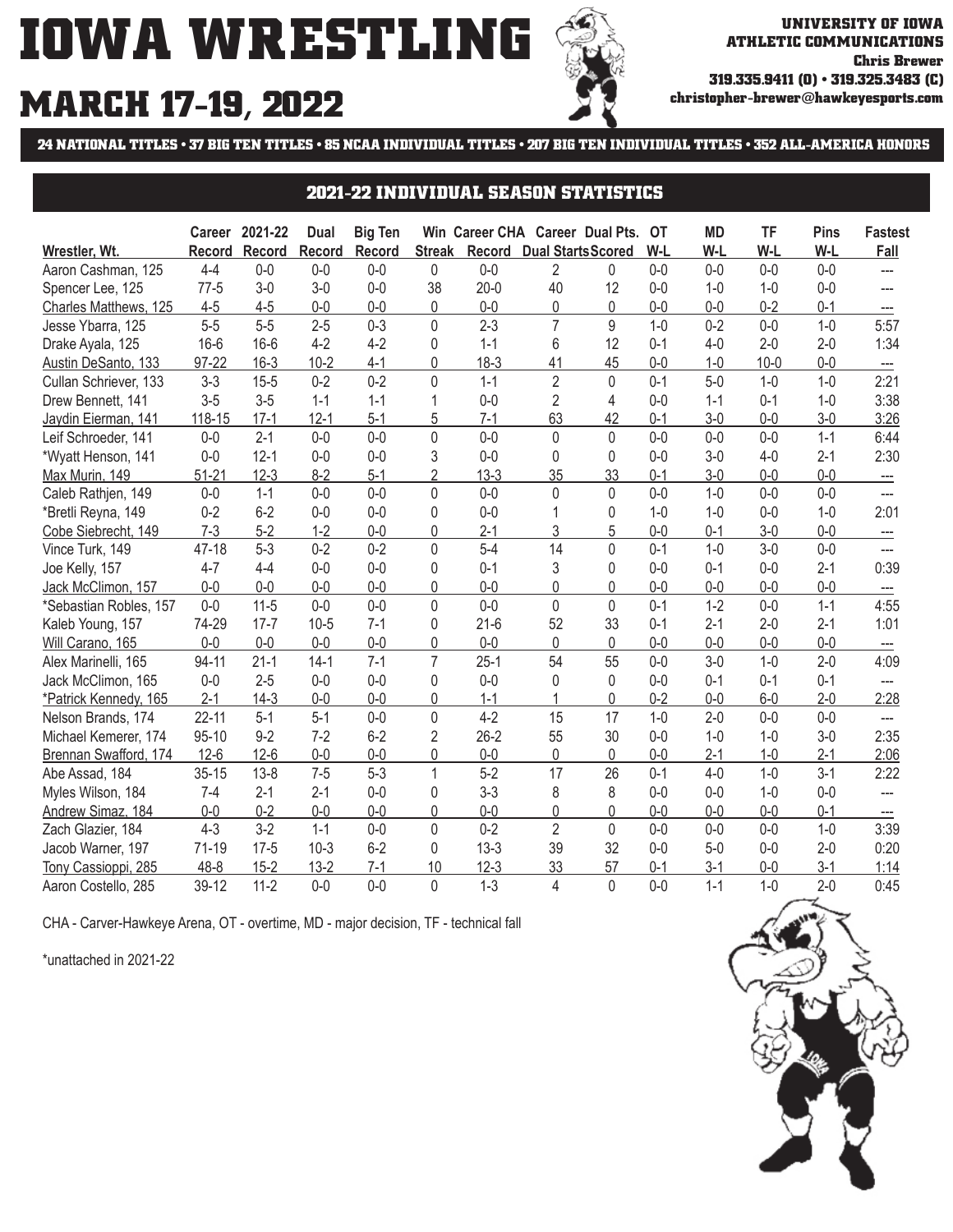# **MARCH 17 christopher-brewer@hawkeyesports.com -19, 2022**

**ATHLETIC COMMUNICATIONS Chris Brewer 319.335.9411 (O) • 319.325.3483 (C)**

**24 NATIONAL TITLES • 37 BIG TEN TITLES • 85 NCAA INDIVIDUAL TITLES • 207 BIG TEN INDIVIDUAL TITLES • 352 ALL-AMERICA HONORS**

## **2021-22 HAWKEYE STATISTICAL LEADERS (attached competitors)**

### **Overall Wins**

|    | 1. Alex Marinelli (165) |    |
|----|-------------------------|----|
|    | 2. Jaydin Eierman (141) | 17 |
|    | Kaleb Young (157)       | 17 |
|    | Jacob Warner (197)      | 17 |
| 5. | Drake Ayala (125)       | 16 |
|    | Austin DeSanto (133)    | 16 |

#### **Overall Winning Percentage**

| 1. Alex Marinelli (165) | 0.954 |
|-------------------------|-------|
| 2. Jaydin Eierman (141) | 0.944 |
| 3. Tony Cassioppi (285) | 0.882 |
| 4. Austin DeSanto (133) | 0.843 |
|                         |       |

5. Max Murin (149) \_\_\_\_\_\_\_\_\_\_\_\_\_\_\_\_\_\_\_\_\_ 0.800

#### **Dual Wins**

| 1. Alex Marinelli (165)  | 14 |
|--------------------------|----|
| 2. Tony Cassioppi (285)  | 13 |
| 3. Jaydin Eierman (141)) | 12 |
| 4. Austin DeSanto (133)  | 10 |
| Kaleb Young (157)        | 10 |
| Jacb Warner (197)        | 10 |

#### **Dual Winning Percentage**

| 1. Alex Marinelli (165) | 0.933 |
|-------------------------|-------|
| 2. Jaydin Eierman (141) | 0.923 |
| 3. Tony Cassioppi (285) | 0.866 |
| 4. Austin DeSanto (133) | 0.833 |
| Nelson Brands (174)     | 0.833 |

#### **Dual Meet Team Points Scored**

| 1. Tony Cassioppi (285) | 57 |
|-------------------------|----|
| 2. Alex Marinelli (165) | 55 |
| 3. Austin DeSanto (133) | 45 |
| 4. Jaydin Eierman (141) | 42 |
| 5. Max Murin (149)      | 33 |
| Kaleb Young (157)       | 33 |
|                         |    |

## **Big Ten Dual Wins**

| Kaleb Young (157)        |   |
|--------------------------|---|
| Alex Marinelli (165)     |   |
| Tony Cassioppi (285)     |   |
| 4. Michael Kemerer (174) | Б |
| Jacb Warner (197)        | հ |
|                          |   |

#### **Big Ten Dual Winning Percentage**

| Kaleb Young (157)       | 0.875  |
|-------------------------|--------|
| Alex Marinelli (165)    | 0.875  |
| Tony Cassioppi (285)    | 0.875  |
| 4. Jaydin Eierman (141) | .0.833 |
| Max Murin (149)         | 0.833  |

### **Falls**

| 1. Jaydin Eierman (141)                              |  |
|------------------------------------------------------|--|
| Michael Kemerer (174)                                |  |
| Abe Assad (184)<br>the control of the control of the |  |
| Tony Cassioppi (285)                                 |  |
| 5. Drake Ayala (125)                                 |  |
|                                                      |  |
| Kaleb Young (157)                                    |  |
| Alex Marinelli (165)                                 |  |
| Brennan Swafford (174)                               |  |
| Jacob Warner (197)                                   |  |
| Aaron Costello (285)                                 |  |
|                                                      |  |

### **Fastest Falls**

|  |  | 1. Jacob Warner (197) |  | 0:20 |
|--|--|-----------------------|--|------|
|--|--|-----------------------|--|------|

- 2. Joe Kelly (157) 0:39
- 3. Aaron Costello (285) \_\_\_\_\_\_\_\_\_\_\_\_\_\_\_\_\_\_\_\_\_ 0:45
- 4. Kaleb Young (157) \_\_\_\_\_\_\_\_\_\_\_\_\_\_\_\_\_\_\_\_\_\_\_\_\_\_\_\_\_\_\_\_\_\_\_ 1:01<br>5. Tony Cassioppi (285)  $1:14$
- 5. Tony Cassioppi (285)

### **Technical Falls**

| 1. Austin DeSanto (133) |  |
|-------------------------|--|
| 2. Cobe Siebrecht (149) |  |
| Vince Turk (149)        |  |
| 4. Drake Ayala (125)    |  |
| Kaleb Young (157)       |  |

### **Major Decisions**

| 1. Cullan Schriever (133) |   |
|---------------------------|---|
| Jacob Warner (197)        | 5 |
| 3. Drake Ayala (125)      | Δ |
| Abe Assad (184)           |   |
| 5. Jaydin Eierman (141)   |   |
| Max Murin (149)           |   |
| Alex Marinelli (165)      |   |
| Tony Cassioppi (285)      |   |

#### **Career Dual Starts**

| 1. Jaydin Eierman  | 63 |
|--------------------|----|
| 2. Michael Kemerer | 55 |
| 3. Alex Marinelli  | 54 |
| 4. Kaleb Young     | 52 |
| 5. Austin DeSanto  |    |

### **Career Wins**

| 1. Jaydin Eierman  | 118 |
|--------------------|-----|
| 2. Austin DeSanto  |     |
| 3. Michael Kemerer | 95  |
| 4. Alex Marinelli  | 94  |
| 5. Spencer Lee     |     |

# **2021-22 IOWA DUAL STARTING LINEUPS**

| <b>Opponent</b>    | 125        | 133            | 141            | 149              | 157   | 165              | 174            | 184    | 197     | 285       |
|--------------------|------------|----------------|----------------|------------------|-------|------------------|----------------|--------|---------|-----------|
| #21 Princeton      | Ybarra     | <b>DeSanto</b> | <b>Eierman</b> | <b>Siebrecht</b> | Young | <b>Marinelli</b> | <b>Brands</b>  | Wilson | Glazier | Cassioppi |
| Army               | Ybarra     | <b>DeSanto</b> | <b>Eierman</b> | Siebrecht        | Young | <b>Marinelli</b> | <b>Brands</b>  | Wilson | Glazier | Cassioppi |
| #13 Iowa State     | Ybarra     | <b>DeSanto</b> | <b>Eierman</b> | <b>Murin</b>     | Young | <b>Marinelli</b> | <b>Brands</b>  | Wilson | Warner  | Cassioppi |
| Central Michigan   | <b>Lee</b> | <b>DeSanto</b> | <b>Eierman</b> | <b>Murin</b>     | Young | <b>Marinelli</b> | <b>Brands</b>  | Assad  | Warner  | Cassioppi |
| #17 Lehigh         | Lee        | <b>DeSanto</b> | Eierman        | Murin            | Young | <b>Marinelli</b> | <b>Brands</b>  | Assad  | Warner  | Cassioppi |
| #5 NC State        | <b>Lee</b> | <b>DeSanto</b> | Eierman        | Siebrecht        | Young | <b>Marinelli</b> | <b>Brands</b>  | Assad  | Warner  | Cassioppi |
| #14 Minnesota      | Ayala      | <b>DeSanto</b> | <b>Eierman</b> | <b>Murin</b>     | Young | <b>Marinelli</b> | <b>Kemerer</b> | Assad  | Warner  | Cassioppi |
| #15 Purdue         | Ayala      | Ybarra         | <b>Eierman</b> | <b>Murin</b>     | Young | <b>Marinelli</b> | <b>Kemerer</b> | Assad  | Warner  | Cassioppi |
| #23 Northwestern   | Ayala      | Schriever      | Bennett        | <b>Murin</b>     | Young | <b>Marinelli</b> | <b>Kemerer</b> | Assad  | Warner  | Cassioppi |
| #21 Illinois       | Ayala      | Schriever      | <b>Eierman</b> | <b>Murin</b>     | Young | <b>Marinelli</b> | <b>Kemerer</b> | Assad  | Warner  | Cassioppi |
| #6 Ohio State      | Ayala      | <b>DeSanto</b> | <b>Eierman</b> | Murin            | Young | Marinelli        | <b>Kemerer</b> | Assad  | Warner  | Cassioppi |
| #1 Penn State      | Ybarra     | DeSanto        | Eierman        | <b>Murin</b>     | Young | <b>Marinelli</b> | Kemerer        | Assad  | Warner  | Cassioppi |
| #9 Wisconsin       | Ybarra     | <b>DeSanto</b> | Eierman        | Turk             | Young | <b>Marinelli</b> | <b>Kemerer</b> | Assad  | Warner  | Cassioppi |
| #12 Oklahoma State | Ybarra     | DeSanto        | Eierman        | <b>Murin</b>     | Young | <b>Marinelli</b> | <b>Kemerer</b> | Assad  | Warner  | Cassioppi |
| #10 Nebraska       | Ayala      | <b>DeSanto</b> | Eierman        | Turk             | Young | <b>Marinelli</b> | Kemerer        | Assad  | Warner  | Cassioppi |

*Bolded names = match winners*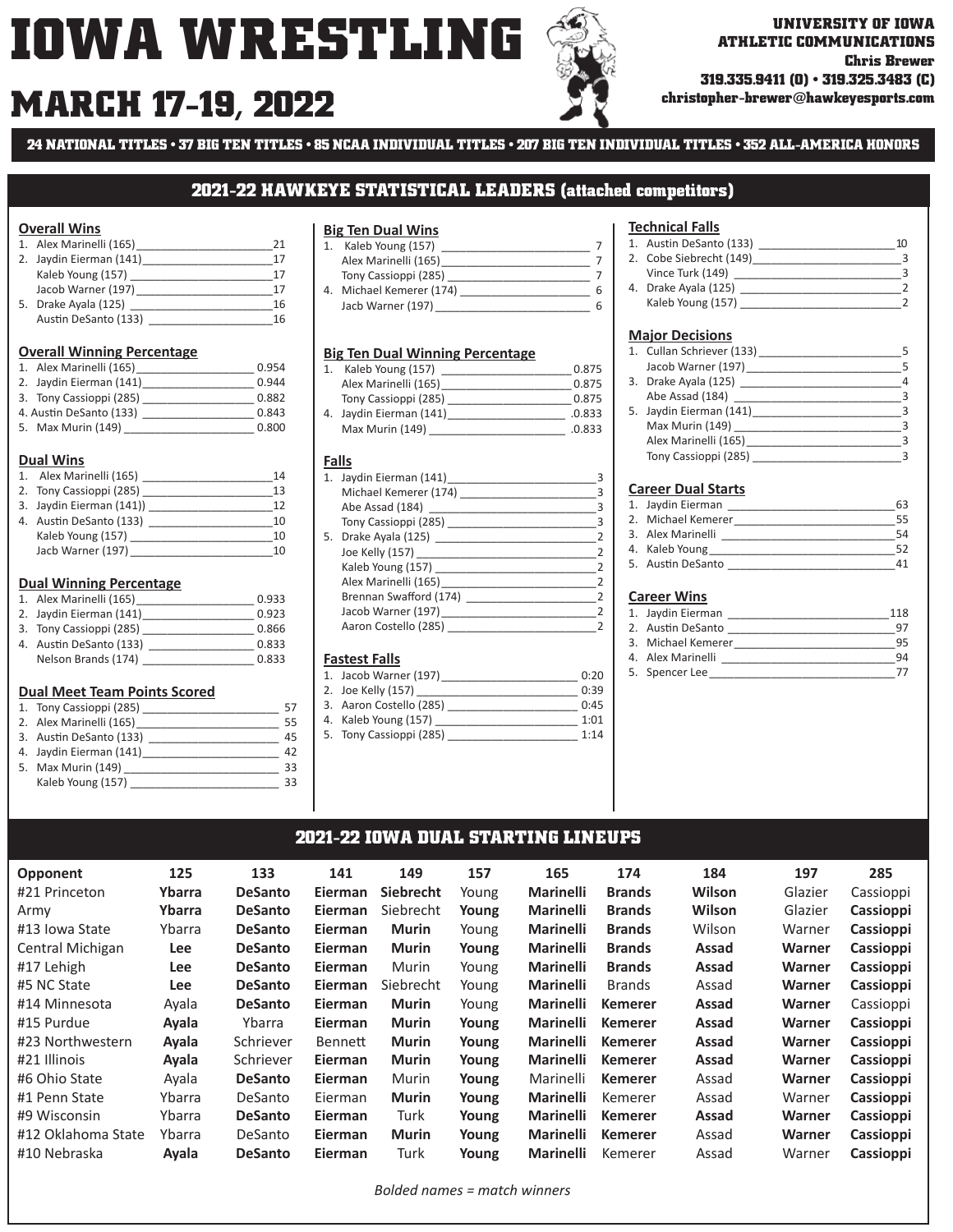# **MARCH 17-19, 2022**

**ATHLETIC COMMUNICATIONS Chris Brewer 319.335.9411 (O) • 319.325.3483 (C) christopher-brewer@hawkeyesports.com**

**24 NATIONAL TITLES • 37 BIG TEN TITLES • 85 NCAA INDIVIDUAL TITLES • 207 BIG TEN INDIVIDUAL TITLES • 352 ALL-AMERICA HONORS**



# **Tom Brands Head Coach University of Iowa, 1992**

Five-time Big Ten and three-time NWCA Coach of the Year Tom Brands is in his 16th season as head wrestling coach at the University of Iowa in 2021-22. A 1996 Olympic gold medalist and member of wrestling's Hall of Fame, Brands is only the eighth head wrestling coach at the University of Iowa. The former Hawkeye wrestler was a four-time All-American and three-

time national champion (1989-92) at Iowa. He has a 250-24-1 (.911) overall and 120-11 (.916) Big Ten coaching record at Iowa. He has a 267-44-1 (.857) career mark and a 119-13 (.902) record at Carver-Hawkeye Arena.

 In 15-plus seasons as Iowa's head coach, Brands has led the Hawkeyes to four NCAA and six Big Ten team titles, crowning 13 NCAA champions, 23 Big Ten champions and 89 All-Americans. Iowa has had 142 Academic All-Big Ten recipients, including a school-record 17 in 2019-20. The Hawkeyes have qualified 148 wrestlers for the NCAA Championships in the last 16 years, sending the entire 10-man lineup in 2010, 2014, 2015, 2020, 2021 and 2022. Iowa has won or shared the Big Ten regular season title 12 times in Brands' 16 seasons.

 The program set the national collegiate dual meet attendance record of 42,287 when No. 3 Iowa defeated top-ranked Oklahoma State, 18-16, on Nov. 14, 2015 at the Grapple on the Gridiron at Kinnick Stadium. Iowa has led the nation in attendance every year since Brands became head coach in 2006-07, setting an NCAA all-time attendance average of 12,568 in 2019-20.

 Brands has been named NWCA National Coach of the Year three times. He was first honored in 2008 after leading the Hawkeyes to their first NCAA team title since 2000. He was recognized in 2020 when the top-ranked Hawkeyes won Big Ten regular season and tournament championships and entered the NCAA Championships as the favorite to win the team title. The tournament was canceled due to the COVID-19 pandemic. He most recently won the award in 2021 when Iowa won Big Ten and NCAA team titles.



*University of Iowa, 1990, 1991, 1992 niversity* 

| <b>Brands At Iowa</b> |                     |                     |                |              |                  |                  |                  |                   |                 |  |
|-----------------------|---------------------|---------------------|----------------|--------------|------------------|------------------|------------------|-------------------|-----------------|--|
|                       | <b>Overall Dual</b> | <b>Big Ten Dual</b> | <b>Big Ten</b> | <b>NCAA</b>  | <b>Big Ten</b>   | <b>NCAA</b>      | All-             | <b>NCAA</b>       | <b>Academic</b> |  |
| Year                  | Record              | <b>Record</b>       | <b>Place</b>   | <b>Place</b> | <b>Champions</b> | <b>Champions</b> | <b>Americans</b> | <b>Qualifiers</b> | All-Big Ten     |  |
| 2006-07               | $14-5$              | $5 - 3$             | 3rd            | 8th          |                  |                  | 3                | 8                 |                 |  |
| 2007-08               | $21 - 1$            | $8-0$               | 1st            | 1st          |                  | $\overline{2}$   | $\overline{7}$   | $9\,$             | $6\phantom{1}$  |  |
| 2008-09               | $24-0$              | $8-0$               | 1st            | 1st          | $\overline{2}$   | 0                | 5                | $9\,$             | 9               |  |
| 2009-10               | $23-0$              | $8-0$               | 1st            | 1st          | $\overline{2}$   | 3                | 8                | 10                | 5               |  |
| 2010-11               | $15 - 0 - 1$        | $8-0$               | 2nd            | 3rd          | $\overline{2}$   | 0                | 5                | $9\,$             | 10              |  |
| 2011-12               | $14 - 4$            | $6 - 2$             | 3rd            | 3rd          | $\overline{2}$   |                  | $6\phantom{1}$   | $\bf 8$           | 12              |  |
| 2012-13               | $20-3$              | $8-0$               | 3rd            | 4th          | $\overline{0}$   |                  | 4                | 9                 | $\overline{7}$  |  |
| 2013-14               | $15 - 2$            | $7-1$               | 2nd            | 4th          |                  |                  | $6\phantom{1}$   | 10                | 8               |  |
| 2014-15               | $17-1$              | $9-0$               | T-1st          | 2nd          | 0                | 0                | $6\phantom{1}$   | 10                | 9               |  |
| 2015-16               | $16-1$              | $9-0$               | 2nd            | 5th          | $\overline{2}$   | 0                | $6\phantom{1}$   | $9\,$             | 10              |  |
| 2016-17               | $13-2$              | $8 - 1$             | 3rd            | 4th          | 2 <sup>1</sup>   |                  | 5                | $9\,$             | 9               |  |
| 2017-18               | $12 - 3$            | $6 - 3$             | 4th            | 3rd          | $\overline{0}$   |                  | 5                | 9                 | 10              |  |
| 2018-19               | $14-1$              | $9-0$               | 3rd            | 4th          |                  |                  | $6\phantom{1}$   | 9                 | 13              |  |
| 2019-20               | $13 - 0$            | $9-0$               | 1st            | X            | 3                | X                | 10               | 10                | 17              |  |
| 2020-21               | $5-0$               | $5-0$               | 1st            | 1st          | 4                | 1                | 7                | 10                | 13              |  |
| 2021-22               | $14-1$              | $7-1$               |                |              |                  |                  |                  | 10                |                 |  |
| <b>Total</b>          | 250-24-1            | $120 - 11$          |                |              | 24               | 13               | 89               | 148               | 142             |  |